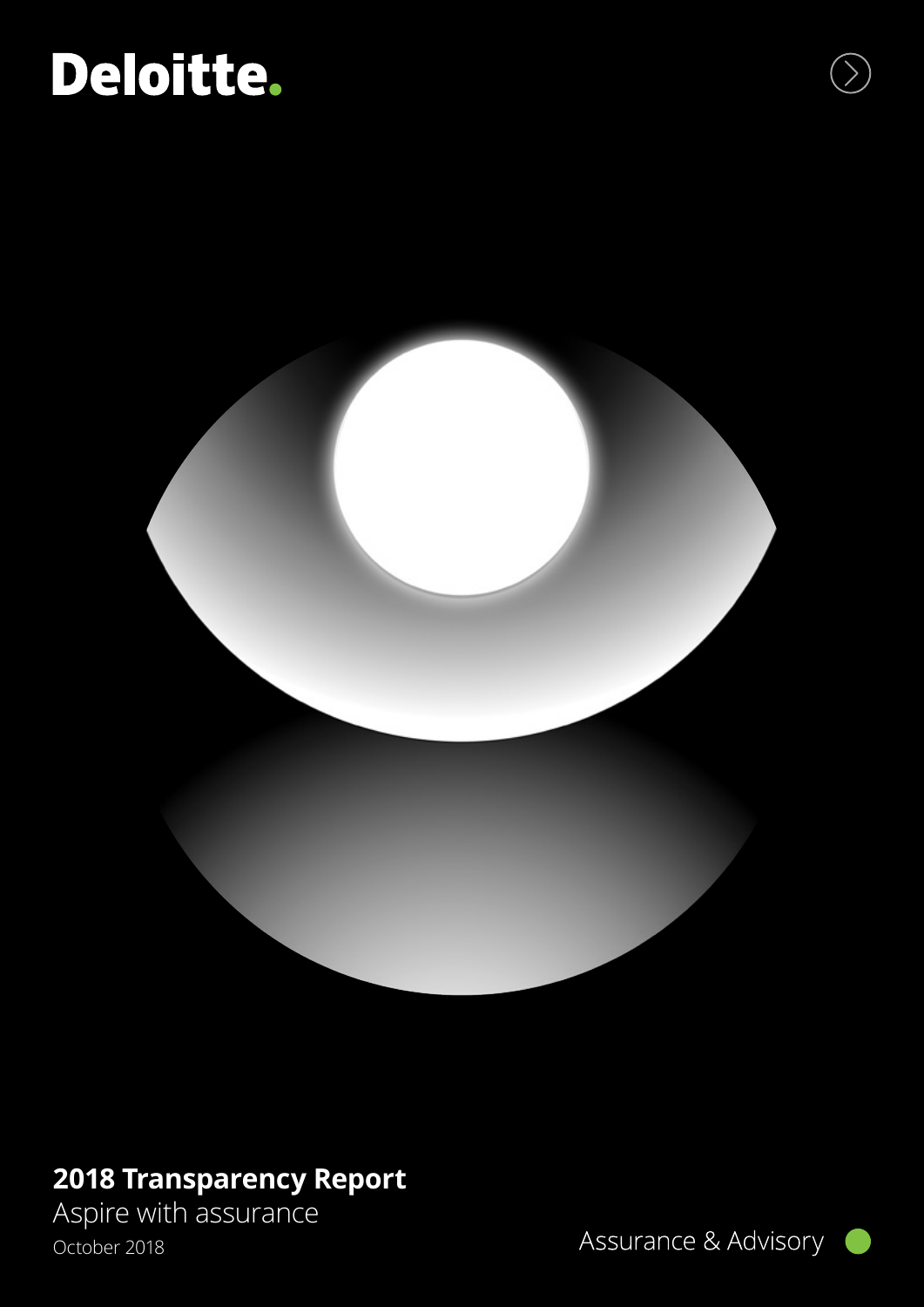$\begin{matrix} \bigcirc \\ \bigcirc \end{matrix}$ 

This Transparency Report is prepared in accordance with the requirements of Section 332 of the Corporations Act 2001 (Corporations Act). The Transparency Reporting Year is from 1 July 2017 to 30 June 2018.

Deloitte Australia refers to the Australian partnership of Deloitte Touche Tohmatsu.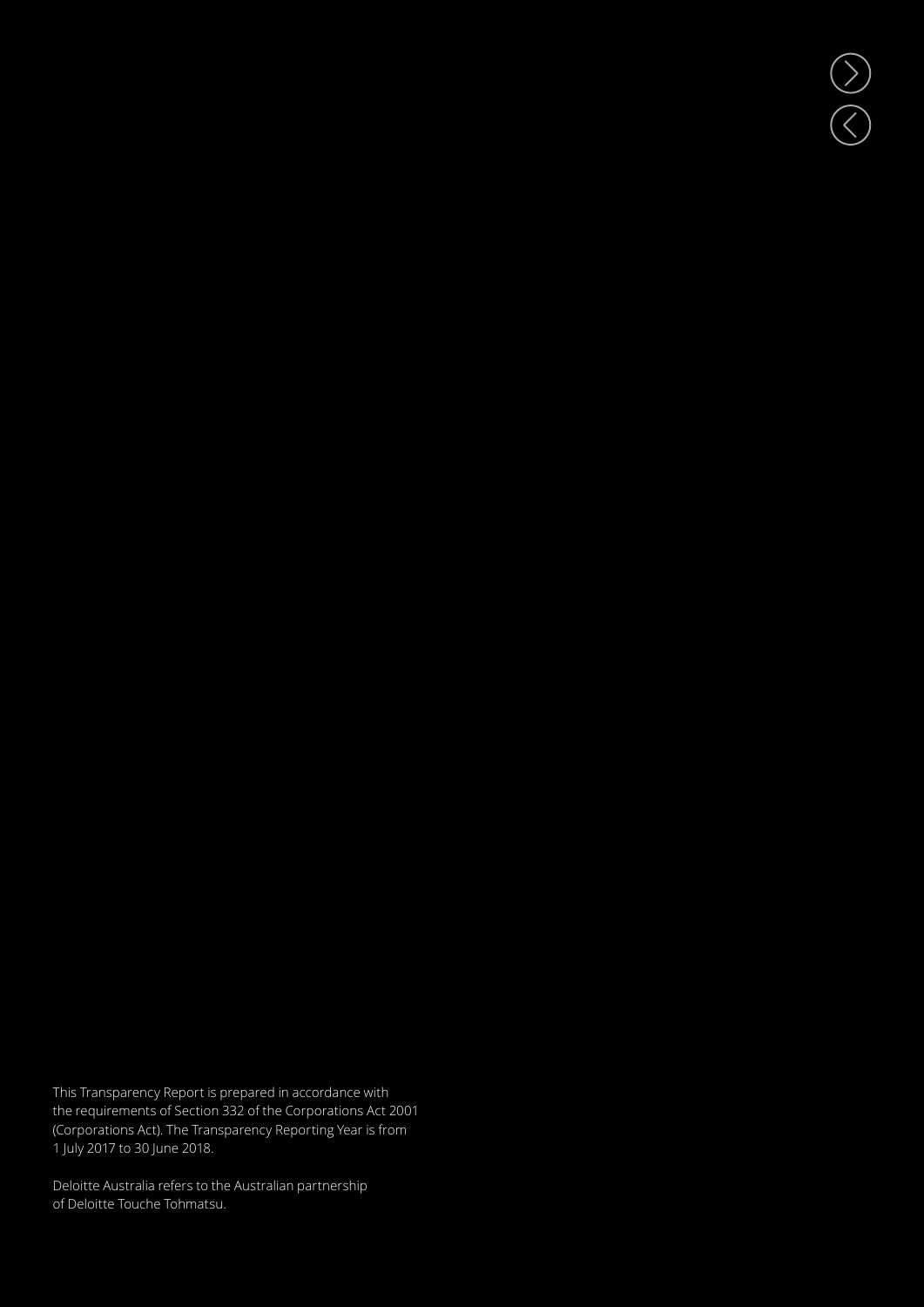### <span id="page-2-0"></span>Contents

| Leadership message                                           |     |
|--------------------------------------------------------------|-----|
| Deloitte network                                             | 2   |
| What Deloitte Assurance & Advisory brings to capital markets | 7   |
| External and internal audit quality monitoring               | 15  |
| Independence, ethics, and additional disclosures             | 23  |
| Appendix A   Financial information                           | 29  |
| Appendix B   Deloitte audit clients                          | 30. |

 $\odot$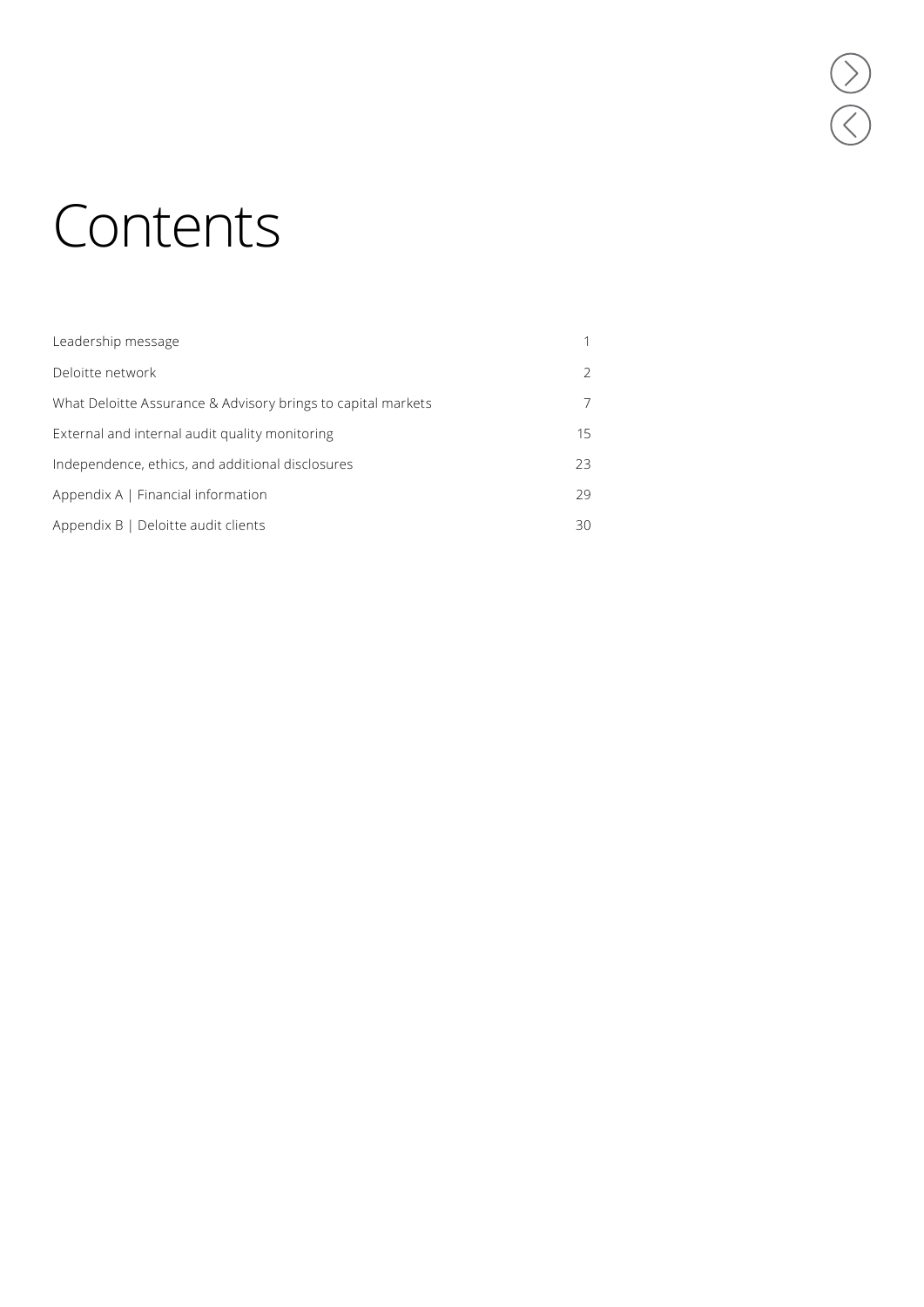# <span id="page-3-0"></span>Leadership message

At Deloitte<sup>1</sup>, we are committed to the consistent execution of high-quality audits, professional excellence and serving our clients, investors and capital markets.

### **Commitment to quality**

Quality means a total commitment to making sound judgments. It means ensuring that all the right steps are taken consistently in the course of the audit. But, at Deloitte, quality means even more. It is a never-ending quest to do today's work better and to deliver more in every single engagement. We see audit as an opportunity to create ever firmer foundations on which decisions can be based and future actions taken.

### **Audit environment**

We understand that our environment is continually changing, resulting in increasing complexity, technical disruption and higher community and regulatory expectations. We respond to these changes, by raising the standards of audit quality through innovation and transformation.

Our clients are also facing these same challenges. In addition to the assurance over financial reporting and regulatory requirements, we seek to provide a view on key risks to the execution of their business strategies, providing genuine value for stakeholders.

#### **Global, regional and local excellence**

As a member firm of the Deloitte global network, we benefit from global investments in innovation and quality, and access to global resources. These global resources, along with local, multidisciplinary expertise, assists us to provide high-quality audits to our clients.

As described in this report, from September 2018 Australia, China, Japan, New Zealand and Southeast Asia have come together to create Deloitte Asia Pacific. This move allows for greater investment and more seamless client service for our clients in Australia, across the Asia Pacific region and around the world.

This report provides you with an insight to our Firm and sets out our practices and processes, demonstrating our commitment to and investment in audit quality.

**Richard Deutsch** CEO Deloitte Australia

**Tom Imbesi** Chairman Deloitte Australia

**Jamie Gatt** Managing Partner Assurance & Advisory

1 Throughout this report, the terms 'Deloitte, we, us, and our' refer to one or more of one or more of Deloitte Touche Tohmatsu Limited, its network of member firms, and their related entities. For more information about the Deloitte network, please see p.2.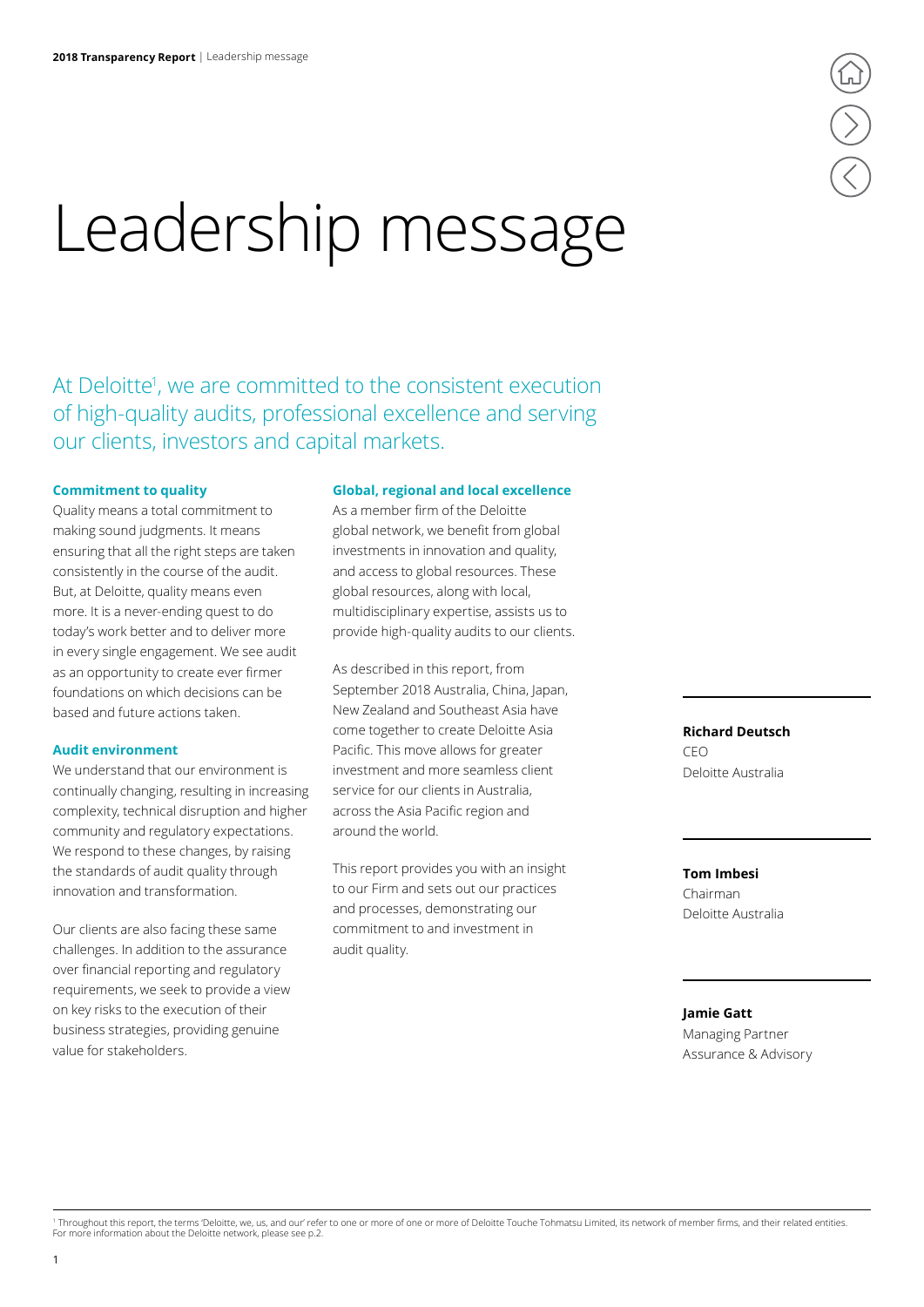### <span id="page-4-0"></span>Deloitte network

### **Deloitte Australia: legal structure and ownership**

Deloitte Australia is connected to the Deloitte network through the Australian partnership of Deloitte Touche Tohmatsu, a member firm of Deloitte Touche Tohmatsu Limited. Deloitte Touche Tohmatsu is referred to throughout this report as Deloitte Australia or the Firm, providing professional services using the Deloitte name within Australia, Papua New Guinea and Timor Leste.

### **Deloitte Asia Pacific: from 1 September 2018**

Deloitte Australia, along with Deloitte member firms in China, Japan, New Zealand and Southeast Asia, have made the decision to form Deloitte Asia Pacific, effective 1 September 2018. On 1 September 2018, Deloitte Asia Pacific became the member firm of Deloitte Touche Tohmatsu Limited. Deloitte Asia Pacific brings together over 44,500 professionals to provide multidisciplinary services to our clients.

As this change was effective after the end of the 2018 Transparency Reporting Year, the description of the legal, ownership and governance structures contained in this report relate to Deloitte Australia, as were relevant to the year ended 30 June 2018.

### **Network description The Deloitte network**

The Deloitte network is a globally connected network of member firms and their affiliates operating in more than 150 countries and territories across the world. These separate and independent member firms operate under a common brand.

### **Deloitte Touche Tohmatsu Limited (DTTL or Deloitte Global)**

Deloitte Touche Tohmatsu Limited is a UK private company limited by guarantee. DTTL serves a coordinating role for its member firms and their affiliates by requiring adherence to policies and protocols with the objective of promoting a consistently high level of quality, professional conduct and service across

the Deloitte network. DTTL does not provide professional services to clients, or direct, manage, control or own any interest in any member firm or any member firm's affiliated entities.

The Deloitte Global Board is the highest governing body of DTTL. Our Chief Strategy Officer, John Meacock, is Vice-Chairman of the Deloitte Global Board. DTTL's highest management body is the Deloitte Global Executive Committee, which is led by the global Chief Executive Officer (CEO). Our CEO during the Transparency Reporting Year and CEO of Deloitte Asia Pacific, Cindy Hook, is a member of the Deloitte Global Executive Committee.

For more information about the Deloitte network, please see: **[https://www2.deloitte.com/global/](https://www2.deloitte.com/global/en/pages/about-deloitte/articles/about-deloitte.html) [en/pages/about-deloitte/articles/](https://www2.deloitte.com/global/en/pages/about-deloitte/articles/about-deloitte.html) [about-deloitte.html.](https://www2.deloitte.com/global/en/pages/about-deloitte/articles/about-deloitte.html)**

Professional standards

Shared values

Methodologies

Systems of quality control & risk management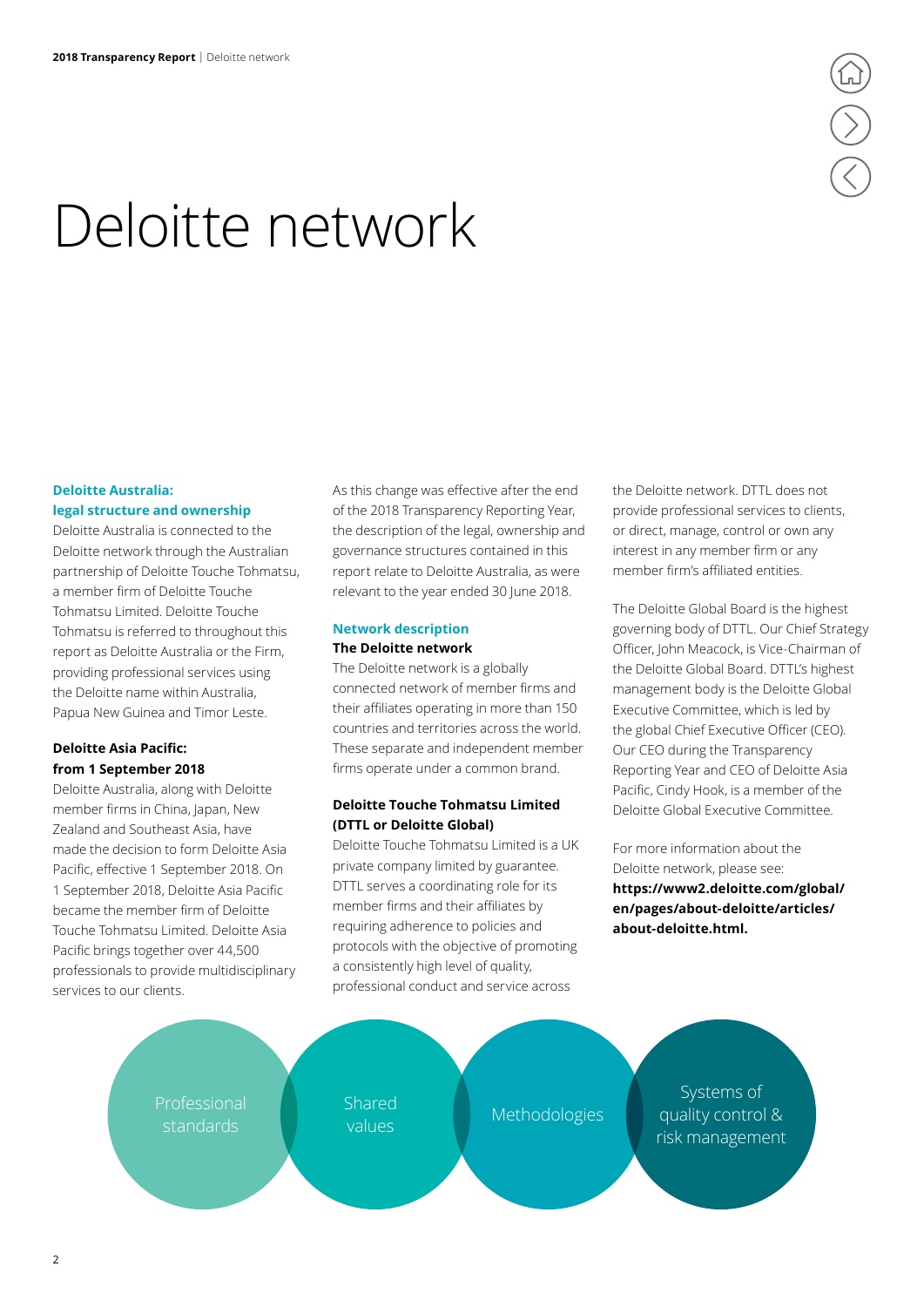### **Deloitte Australia: governance – leadership in action**

The leadership and management of Deloitte Australia is underpinned by strong governance structures.

### **The Board of Partners**

Deloitte Australia's Board of Partners (the Board) is responsible for protecting the interests and reputation of the Firm and its partners, and for overseeing management and operations at a strategic level. The Board ensures Deloitte has an appropriate structure for corporate governance and has specific oversight of quality and risk.

The Board comprises the elected CEO and between seven and ten elected partners. Our governance structure includes specific terms around the length of service for Board members. Our current Chairman is Tom Imbesi and the separation between the roles of Chairman and the CEO provides a strong measure of accountability.

### **Chief Executive Officer**

Our CEO has full executive authority for managing the Firm. The CEO is nominated by a Board-appointed committee of between four and eight equity partners, and elected by the partners for a four-year term. Unless approved by an ordinary resolution of partners, the maximum overall period for the CEO is eight years.

### **The National Executive**

The CEO appoints the National Executive, which manages the Firm's day-to-day activities. The National Executive comprises the CEO, the Chief Operating Officer (COO), the Chief Strategy Officer, the Chief HR Officer (CHRO), the Managing Partner Markets, the Managing Partner Clients Industries & Markets, the Chief Financial Officer (CFO), the Chief Risk Officer (CRO), the Asia Services Leader, and the six business managing partners for Assurance & Advisory, Consulting, Deloitte Private, Financial Advisory, Risk Advisory and Tax.

The overall responsibility for developing, implementing and monitoring quality policies and procedures and risk-related matters rests with the CEO. Day-to-day responsibility is delegated as follows:

- CRO Enterprise risk framework; ethics; independence and conflicts; business resilience; compliance, including regulatory compliance; client and engagement acceptance; engagement risk; quality control; data security, confidentiality and privacy; risk culture and complaints handling
- COO people and performance; legal and professional indemnity insurance.

### **Assurance & Advisory leadership**

Our CEO, Richard Deutsch, was Managing Partner A&A during the Transparency Reporting Year. The Managing Partner A&A and the A&A Executive develop and implement the strategy for the Assurance & Advisory practice, including related policies and procedures. In all of their activities, Deloitte Australia senior leaders are responsible for the overarching objective of audit quality, including compliance with applicable professional standards and regulatory requirements. The Deloitte Australia strategy is developed in alignment with the overall strategic direction established for the Deloitte network.

Deloitte Australia Assurance & Advisory leaders participate in external and Deloitte network groups that set and monitor quality standards, and from which a number of audit quality initiatives emanate.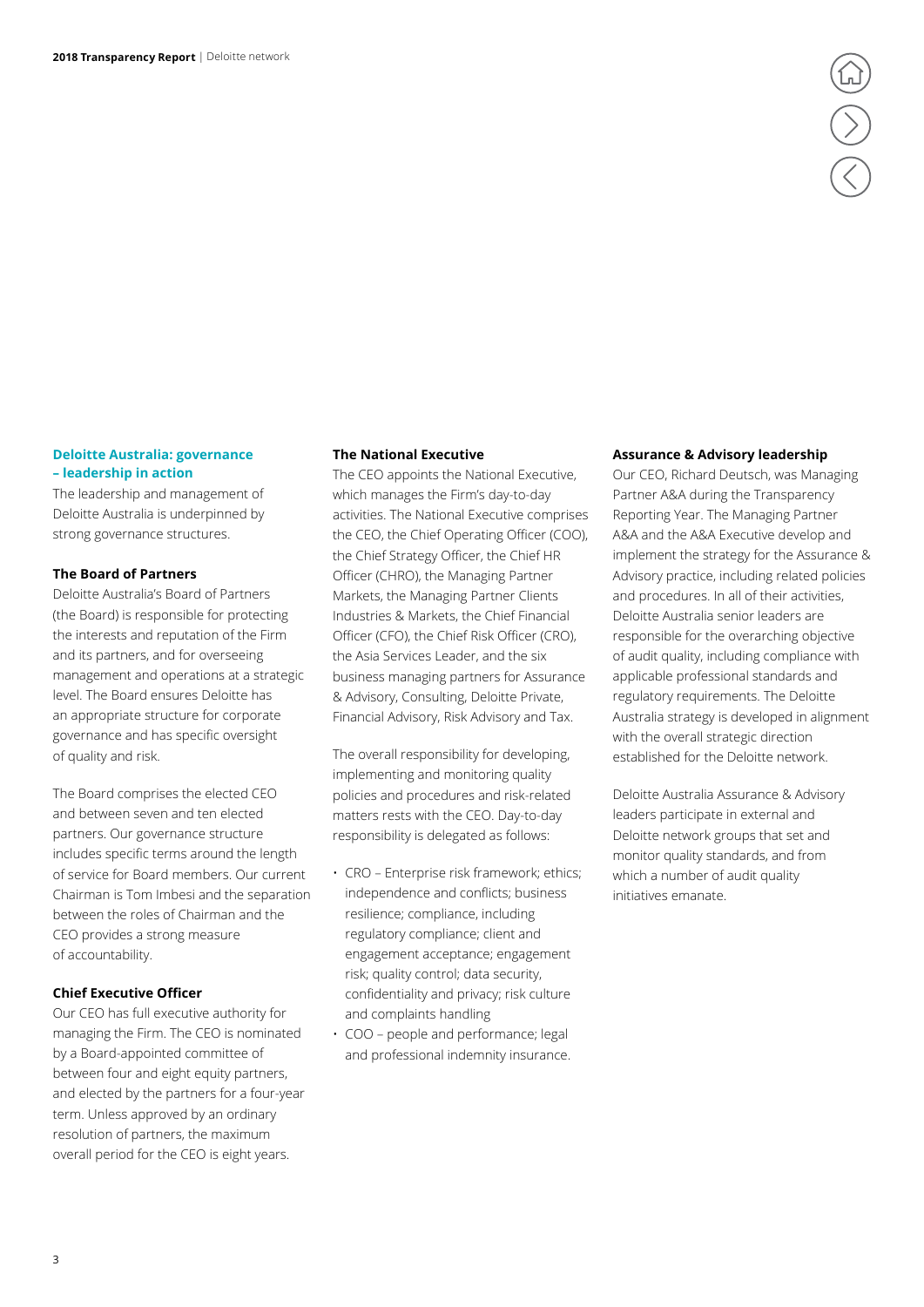### **External & DTTL contribution**

#### **Richard Deutsch**

CEO (from 1 September 2018) Accounting & Auditing Standing Committee DTTL Global Audit & Assurance Leadership Team

#### **Jamie Gatt**

Managing Partner A&A (from 1 September 2018) DTTL Global Audit Quality Board

#### **Caithlin McCabe**

Audit Quality & Regulatory Partner Australian Auditing & Accounting Public Policy Committee DTTL Global Audit Technical Advisory Board DTTL Regulatory Leadership Advisory Board

#### **Gareth Bird**

Partner A&A Quality & Risk Australian Auditing & Assurance Standards Board

**Jody Burton**, Chief Risk Officer

DTTL Global Risk Executive

### **Anna Crawford**

Partner Accounting Technical DTTL Global IFRS Leadership Team

#### **Alison White**

Partner Accounting Technical Australian Accounting Standards Board (from January 2018)

### **Marisa Orbea**

Independence Partner DTTL Global Independence Leadership Team

#### **John Leotta**

Audit Partner International Accounting Standards Board's Consultative Group for Rate Regulation

### **A&A Quality & Risk and Accounting Technical functions**

The A&A Quality & Risk and Accounting Technical functions was led by Jamie Gatt during the Transparency Reporting Year. Jamie was the Assurance Risk Leader and National Professional Practice Director (NPPD). As the Assurance Practice's Risk Leader he had operational responsibility for the system of quality control and oversaw the A&A Quality & Risk team and the Accounting Technical team. As the NPPD he was responsible for all decisions relating to the interpretation of accounting and auditing matters. He was also a member of the A&A Executive.

The A&A Quality & Risk team is responsible for implementing the quality agenda, establishing function-specific policies and procedures, audit technical training, monitoring and risk mitigation, and supporting engagement teams on a day-to-day basis on audit technical and risk matters.

The A&A Accounting Technical team is responsible for providing accounting technical support, including training, to the Assurance Practice and clients. It specialises in accounting standards and interpretations, including Australian International Financial Reporting Standards (A-IFRS), and the financial reporting requirements of the Corporations Act.

### **Audit Quality Network**

We have an Audit Quality Network of partners and staff within geographic or market segments of our Assurance Practice. The network helps the A&A Quality & Risk team reinforce key messages, raising awareness of quality and risk matters and helping us be more agile in responding to new developments.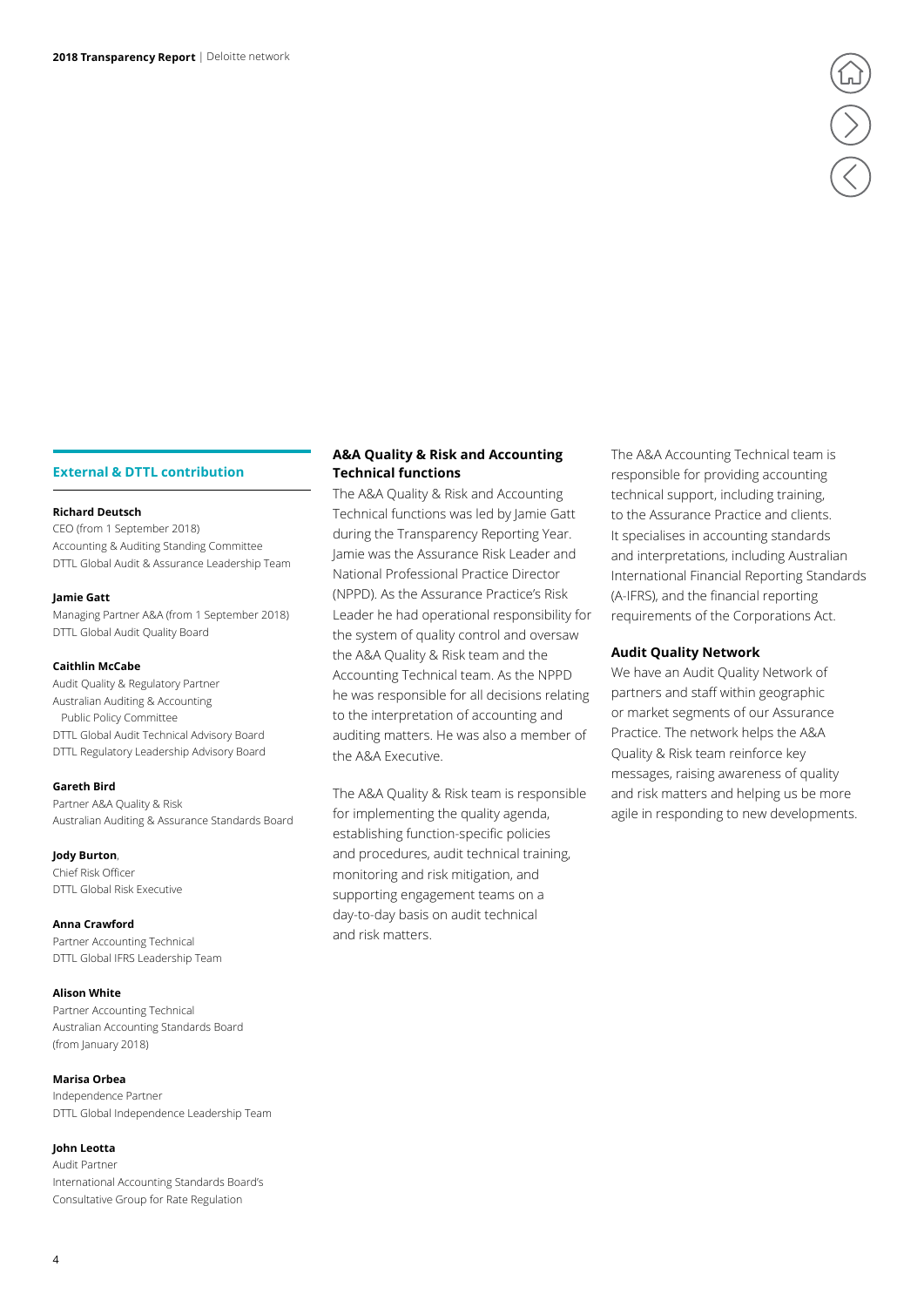# Our purpose and commitment: audit quality

At Deloitte Australia, our purpose is to make an impact that matters for clients, our people and our communities. For Assurance & Advisory, this means a focus on delivering independent high quality audits and dedication to continuously pursuing opportunities to support the role of our auditors in the capital markets. This requires us to continuously build cutting-edge capabilities to support the delivery of high quality audits and make leading contributions to shaping the future of the audit profession.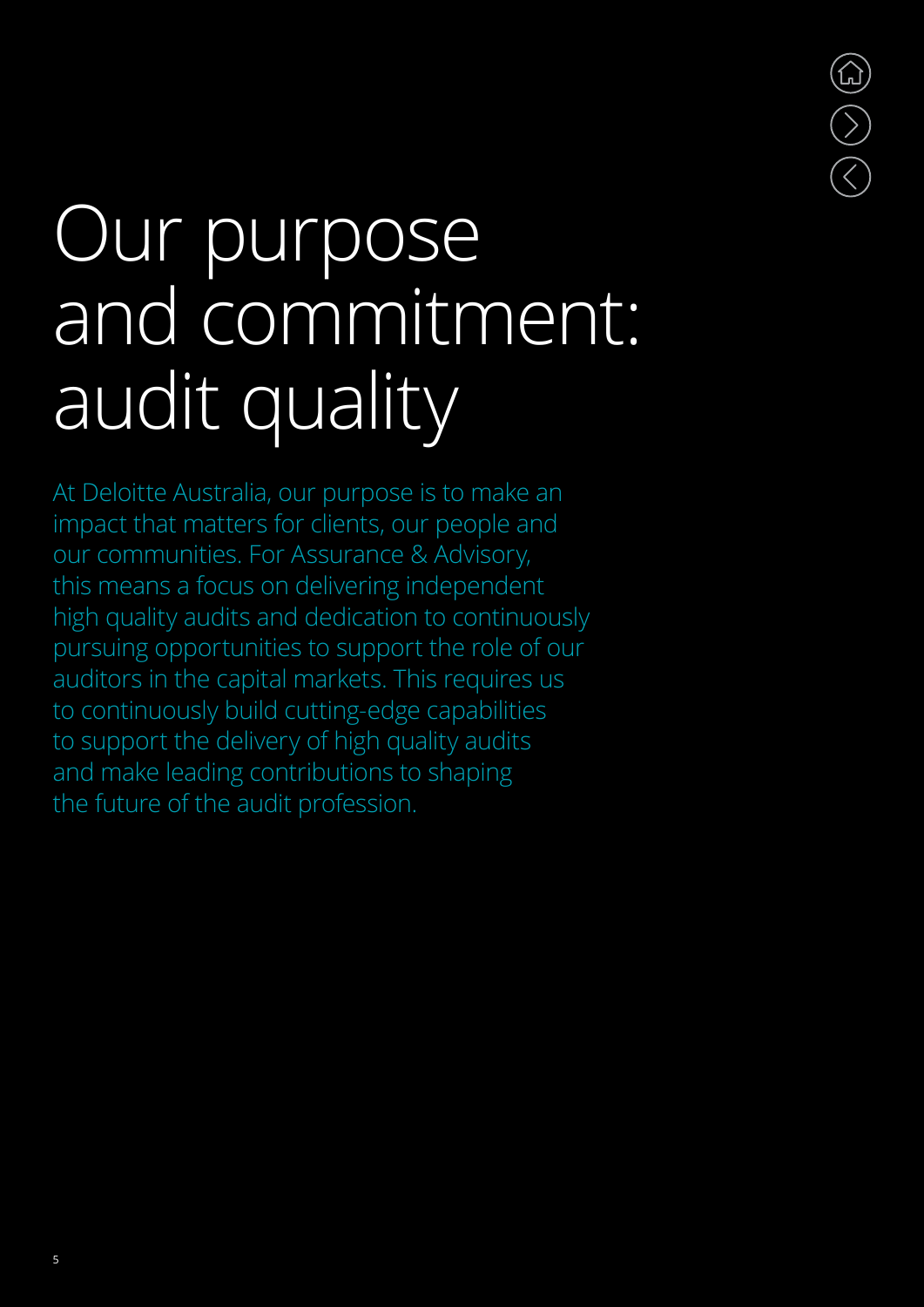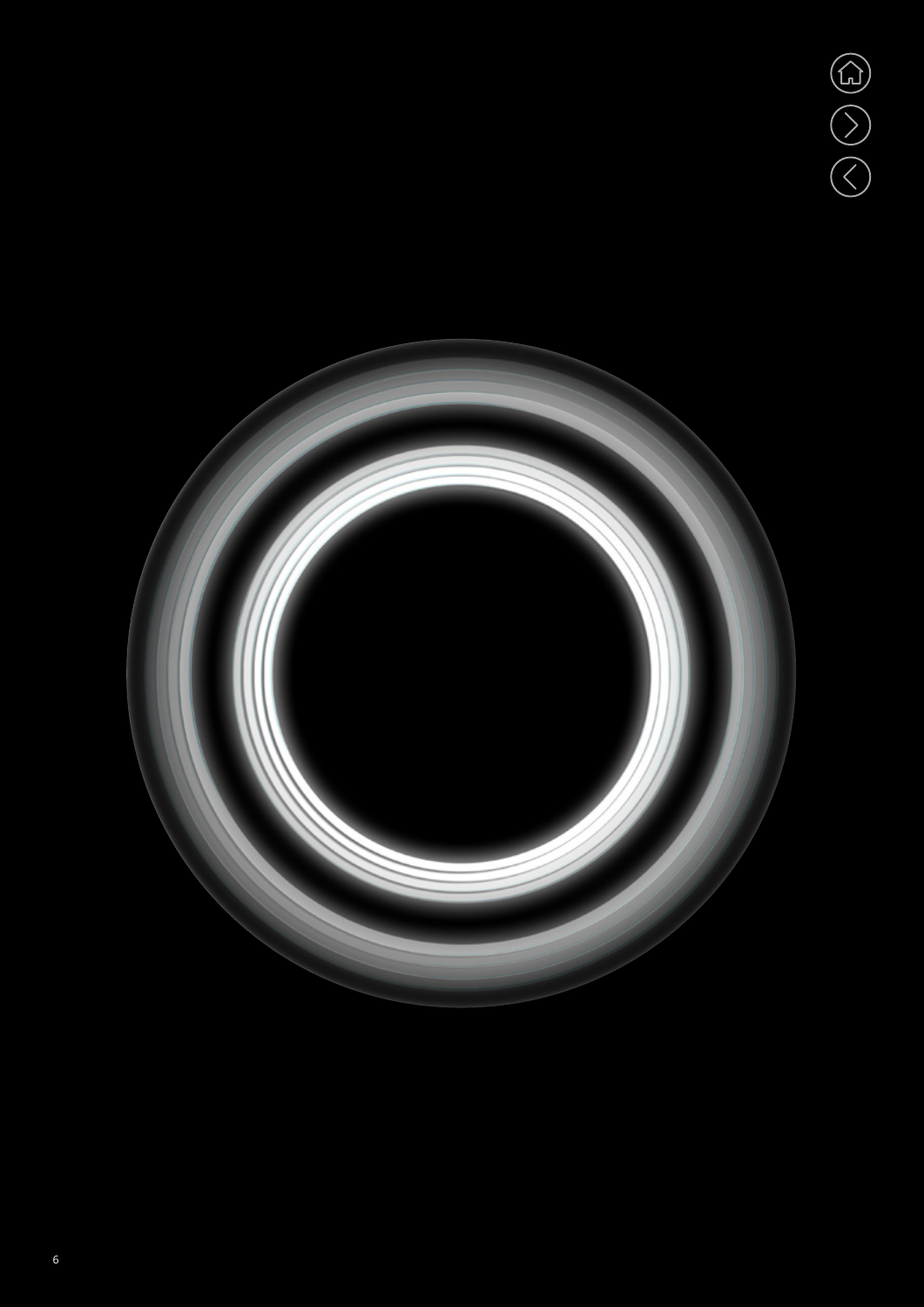### <span id="page-9-0"></span>What Deloitte Assurance & Advisory brings to capital markets

### **Audit & Assurance transformation**

Being a relevant profession of the future and a sustainable practice that evolves with the pace of change in technology and society is critical. Driving this goal is the Deloitte Audit & Assurance Transformation initiative, which is currently being developed and deployed across the Deloitte network, including Deloitte Australia.

Audit & Assurance Transformation is an important shift across the network in the way Deloitte professionals work and includes:

> Deloitte Way: standardisation of audit processes supported by global technology suite

Real-time audit quality monitoring

Enhanced talent model which includes learning, rewards and recognition, centers of excellence, and delivery centers

Agile deployment of tools and technologies to respond to changing environments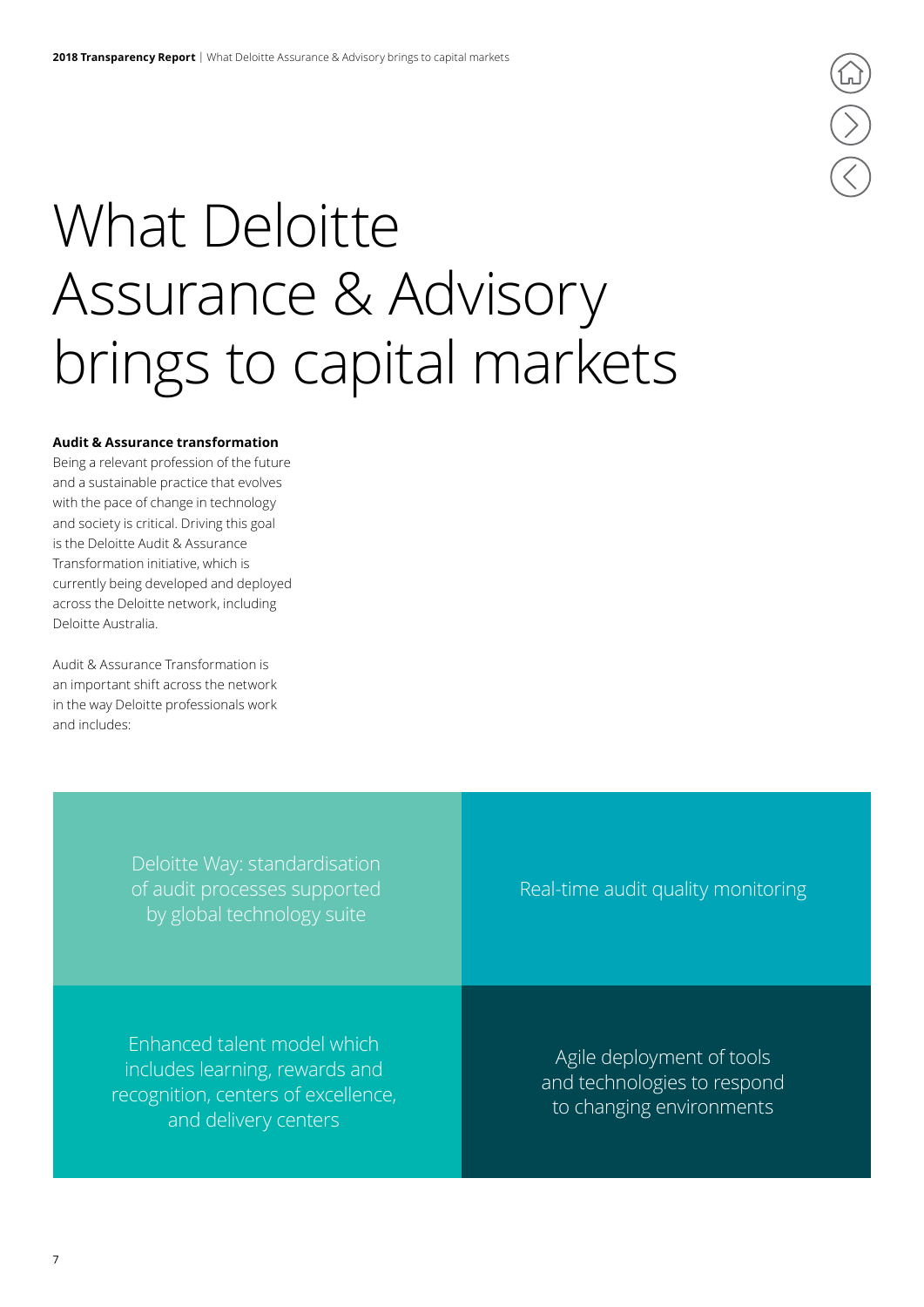### **Deloitte Global leadership**

The Deloitte Global Audit & Assurance Leadership Team is led by Panos Kakoullis, Global Managing Director Audit & Assurance. Global Audit & Assurance responsibilities include:

- Developing and driving Audit & Assurance strategy
- Setting audit methodology standards and approving audit policy and methodology changes with the objective of enhancing audit quality across the Deloitte network
- Driving key audit quality initiatives and policies across the Deloitte network

### **Audit innovation2**

Innovation is an expectation in today's fast-changing business environment, and this expectation holds true for the audit profession as well. Today's complex business environment and landscape requires that the audit be dynamic, multidimensional, and insightful. There is a demand for real-time, relevant information, and clients expect audits to evolve as they innovate their businesses and processes. While traditional procedures still have a place in auditing, Deloitte Australia auditors are enhancing procedures by making more use of technology-based analytics, Artificial Intelligence (AI) as well as cognitive

& cloud-based technologies. This is due in part to the increased automation and effectiveness such data analytics and other tools may provide, but also the need for Deloitte Australia to stay in front of technological advances used by the entities that we audit.

Innovation is an integral part of the entire audit delivery process, which is supported through Deloitte's three leading platforms: **Cognia**, **Illumia**, and **Magnia**.



**COGNIA How we equip our people** Portal providing a full suite of tools



**ILLUMIA How we analyse data** Approach to audit analytics



**MAGNIA How we deliver our audits** Approach to audit delivery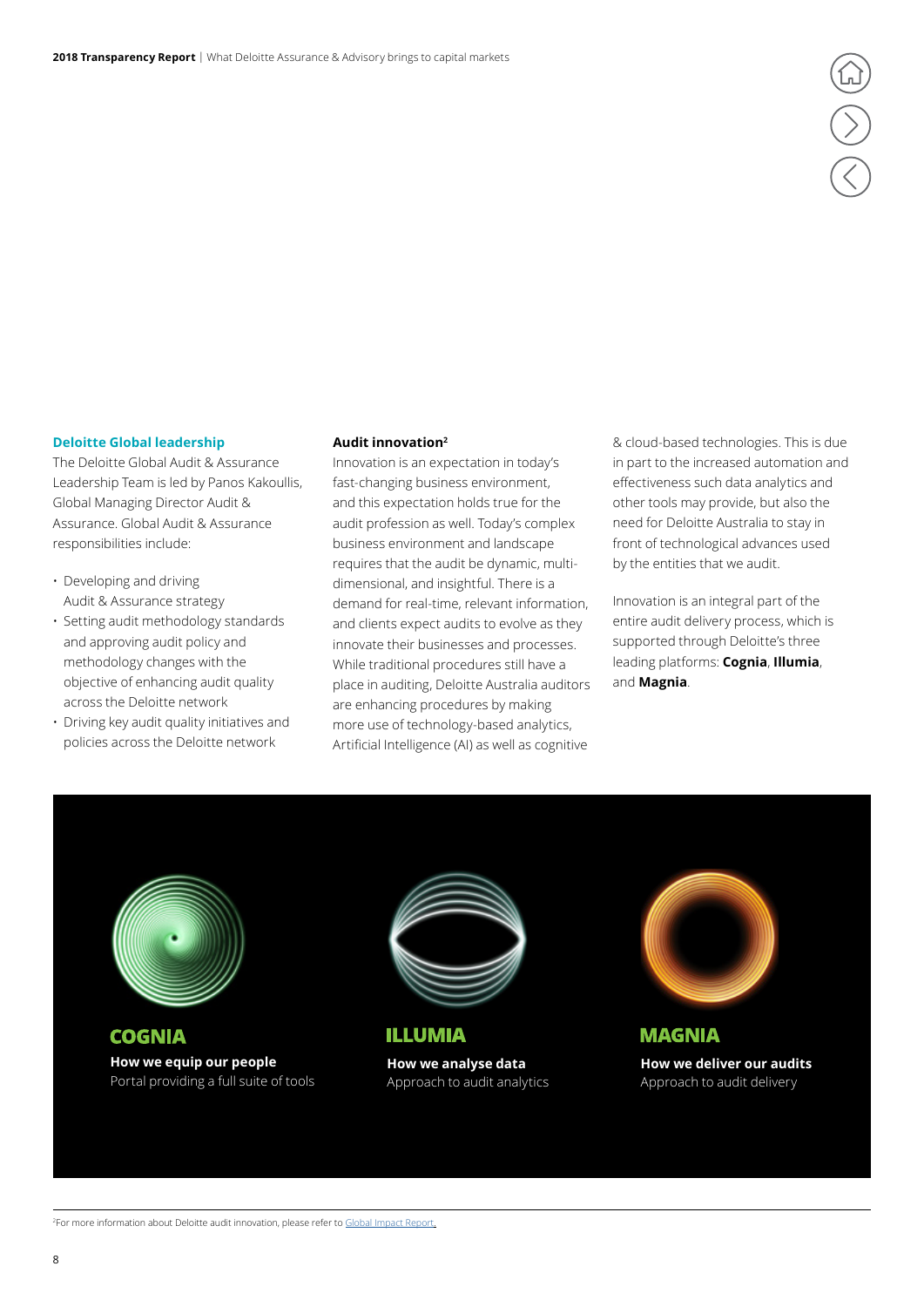### **Audit engagement acceptance and continuance**

Global initiatives are underway to foster a standard approach to audit engagement acceptance across the Deloitte network, resulting in consistent decisions and consideration of risk.

Deloitte Australia has detailed policies and procedures in place for accepting prospective clients and engagements and assessing engagement risk. These policies and procedures are designed with the objective that Deloitte Australia only accepts or continues engagements where it:

- Is able to perform the engagement and has the capabilities, including time and resources, to do so
- Can comply with all relevant ethical requirements and professional standards, including independence and conflicts of interest assessments and considerations
- Considered the integrity of the potential client's management and those charged with governance.

We perform a continuance assessment, to determine if Deloitte Australia should continue providing services, both annually and any time an entity changes significantly (for example, a change in ownership).

### **Engagement team selection and expertise**

The selection of the engagement team is key to developing and executing a high quality audit. Every audit is led by an engagement partner, who is responsible for ensuring that the professionals assigned to an engagement have the required competencies, experience and meet independence requirements.

For higher risk engagements, additional measures are put in place, such as assigning a more experienced Engagement Quality Control Reviewer (EQCR), assigning a Special Review Partner in addition to the EQCR for much greater than normal risk engagements, and additional required consultations with specialists or a national panel of experienced partners.

### **Focus on professional skepticism**

We believe that creating the right culture and focusing on the right mindset and practices is key to achieving high-quality audits. Demonstrating professional skepticism is fundamental to achieving this and delivering on stakeholder expectations. We continually emphasise the importance of our role as evaluators and this is reflected in many aspects of our methodology, processes, procedures and training.

### **Engagement supervision and review**

Our audit approach requires that audit engagements are adequately planned, supervised and managed so that the work performed provides reasonable assurance that it complies with our policies and professional standards. The overall supervision of each audit engagement is the responsibility of the engagement partner.

The following table summarises Deloitte Australia's policies in relation to engagement reviews.

9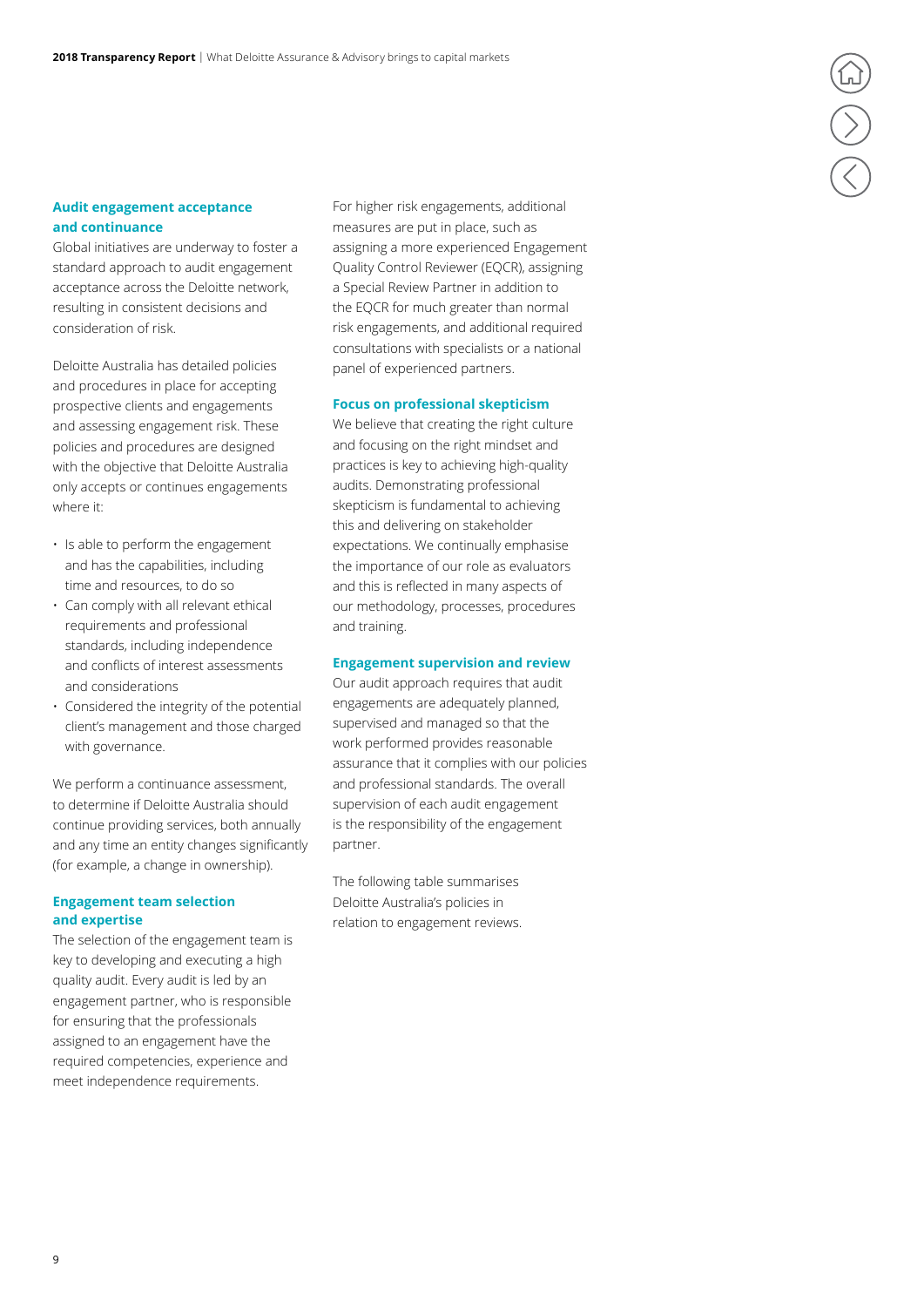# **2018 Transparency Report** | Aspire with a[ssurance](#page-2-0)

### Review policies

### **Working paper review**

Performed by more senior members of the engagement team, including an overriding review by the engagement partner, to consider whether:

- The work has been completed appropriately
- Any significant matters have been raised for further consideration
- Appropriate consultations have taken place and the resulting conclusions have been appropriately documented
- There is a need to revise the nature, timing and extent of planned audit procedures

### **Engagement quality control review**

Performed by a partner (public interest entities and high risk entities), or partner, principal or director (other entities, based on risk), to consider whether:

- The conclusions reached on significant judgements made by the engagement team are appropriate
- The audit documentation selected for review in relation to significant judgements supports the conclusions reached
- Appropriate consultations have taken place and the resulting conclusions have been appropriately documented
- The engagement team has made an appropriate evaluation of independence
- The opinion is appropriate after reviewing the financial statements
- Appropriate matters have been considered for reporting to those charged with governance

### **Special review**

Performed by an experienced partner for entities assessed as much greater than normal risk, to provide substantive challenge to the key elements of the engagement.

### **Key audit matters (KAMs)**

Enhanced auditor's reports for listed entities are reviewed by a partner, to consider the determination of KAMs and how they are reported in the auditor's report.

### **Panel review**

Performed by a partner for all engagements where we are considering a modified opinion, material uncertainty related to going concern, or a restatement. A panel review considers the appropriateness of the proposed audit opinion and the wording of the modification or material uncertainty related to going concern.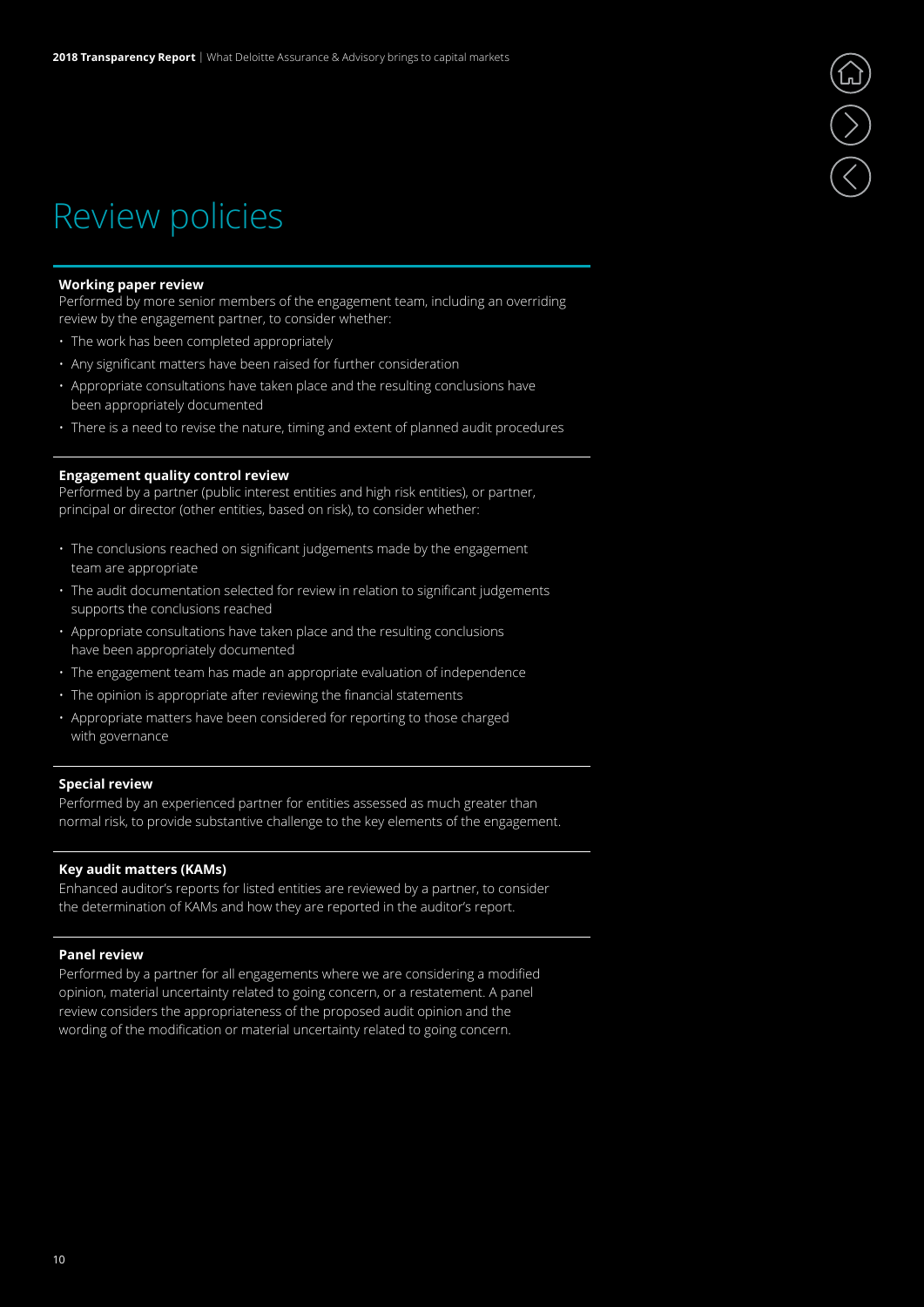### **Consultation**

While each partner is empowered to make appropriate decisions for their engagements, we encourage our engagement teams to consult whenever they need additional information, perspectives or specialised knowledge on accounting, auditing, legal, regulatory, or other issues.

The management, visibility and consistency of these consultations is enhanced by our query management portal which facilitates the consultation process with specialists, including the A&A Accounting Technical, and A&A Quality & Risk teams.

In addition to formal consultations, we have a crowd support platform where staff can ask and answer questions about auditing, which helps to build a culture of sharing solutions and better practice.

### **Learning and development initiatives**

Central to the Audit & Assurance Transformation initiative are various enhancements to the Deloitte talent model:

- A single, global Audit Learning Curriculum for auditors (supplemented based on local requirements as needed)
- Specific learning opportunities for traditional auditors (e.g. on big data) and specialists (e.g. audit skills). Mixed composition of traditional auditors and specialists on engagement teams provides complementary skillsets, but also the need for different learning offerings
- Enhanced project management, which is viewed as a key capability for the auditor of the future, and as such, is being integrated into talent strategies (e.g. recruitment and learning).

The objective of the Deloitte Australia professional development program is to help partners and other professionals maintain and enhance their professional competence and ensure consistency of audit execution. To supplement onthe-job development, Deloitte Australia provides formal continuing professional development programs in relevant subject areas consistent with the Deloitte Global Audit Curriculum.

Deloitte Australia establishes minimum levels of continuing professional development to be undertaken by partners and other professionals within a specific period of time. These levels include a minimum 20 hours of structured learning per year and 120 hours of structured learning in every three-year period (i.e.,an average of 40 hours per year). To achieve these levels of development, Deloitte Australia offers structured, formal learning programs, such as internal or external courses, seminars, or e-learning covering all areas of the competency model (e.g., shared competencies, function-specific technical competencies, and competencies in areas of specialisation).

### **Partner remuneration**

Execution of high quality audits is expected from all professionals and is embedded across the Deloitte network. Audit quality is built into performance standards at every level, against which professionals' overall evaluations are measured.

In accordance with global policies, Deloitte Australia's partners are evaluated on an annual basis, and depending on the outcome of the evaluation, the remuneration of partners may increase or decrease. Specifically, partner evaluations

against individual partner plans take the following factors into account:

- Achieving performance and living our culture, personally and in teams
- Serving our clients with distinction
- Recruiting, motivating, inspiring and developing our people
- Developing personal networks that are shared with colleagues
- Supporting and contributing to firm-wide initiatives
- Demonstrating a strong commitment to quality, risk management and the stewardship of our reputation.

Our partner performance management and remuneration process creates a strong link between audit quality and partner remuneration. Partners receive a 'partner quality dashboard' as part of their performance management, which includes granular feedback relating to audit quality.

Partner remuneration is approved by the CEO and the Board of Partners to validate that our processes have been followed, contributions are properly recognised and our values have been maintained.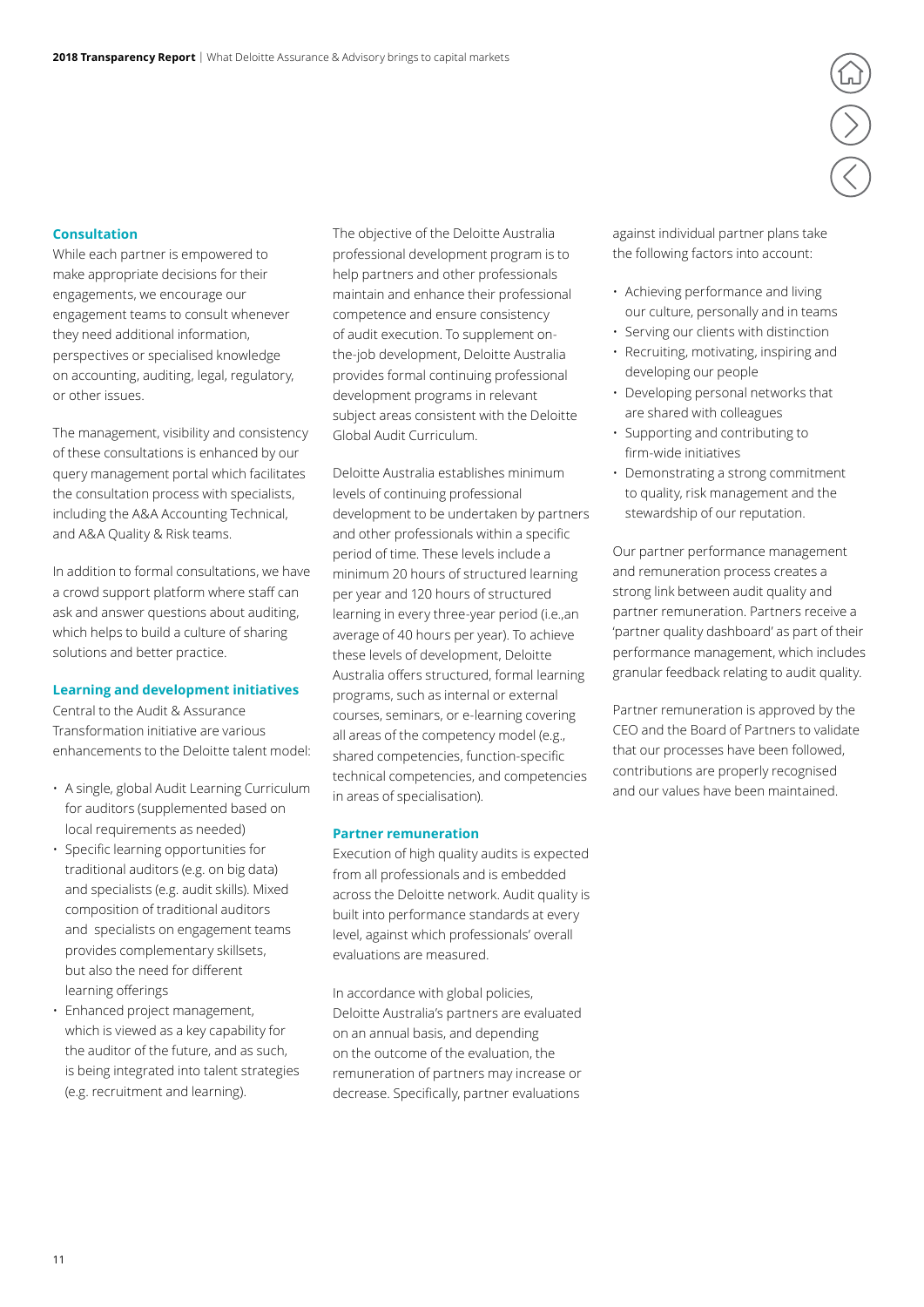## The role of directors in achieving high quality financial reporting

In an environment of increasing scrutiny, we recognise that directors are primarily responsible for the quality of financial reporting and play an important role in supporting the audit process. Directors can meet these responsibilities by:

- Challenging whether the company has systems, processes and controls, as well as appropriately skilled personnel responsible for financial reporting, and a culture that values quality and transparency
- Having the requisite skill mix and thorough understanding of the business model to be able to critically evaluate information, anticipate and manage risks, and engage in frank and open dialogue with the auditor
- Challenging the appropriateness of the accounting policies and judgements exercised by management in preparing the financial statements and making disclosures in financial reports
- Maintaining an open dialogue with the auditor on matters affecting the financial report, the audit and audit quality
- Understanding the cause of observations and findings from the auditor and ensuring management responds appropriately
- Setting audit fees that support the delivery of a quality audit
- Considering the independence and effectiveness of the external audit process.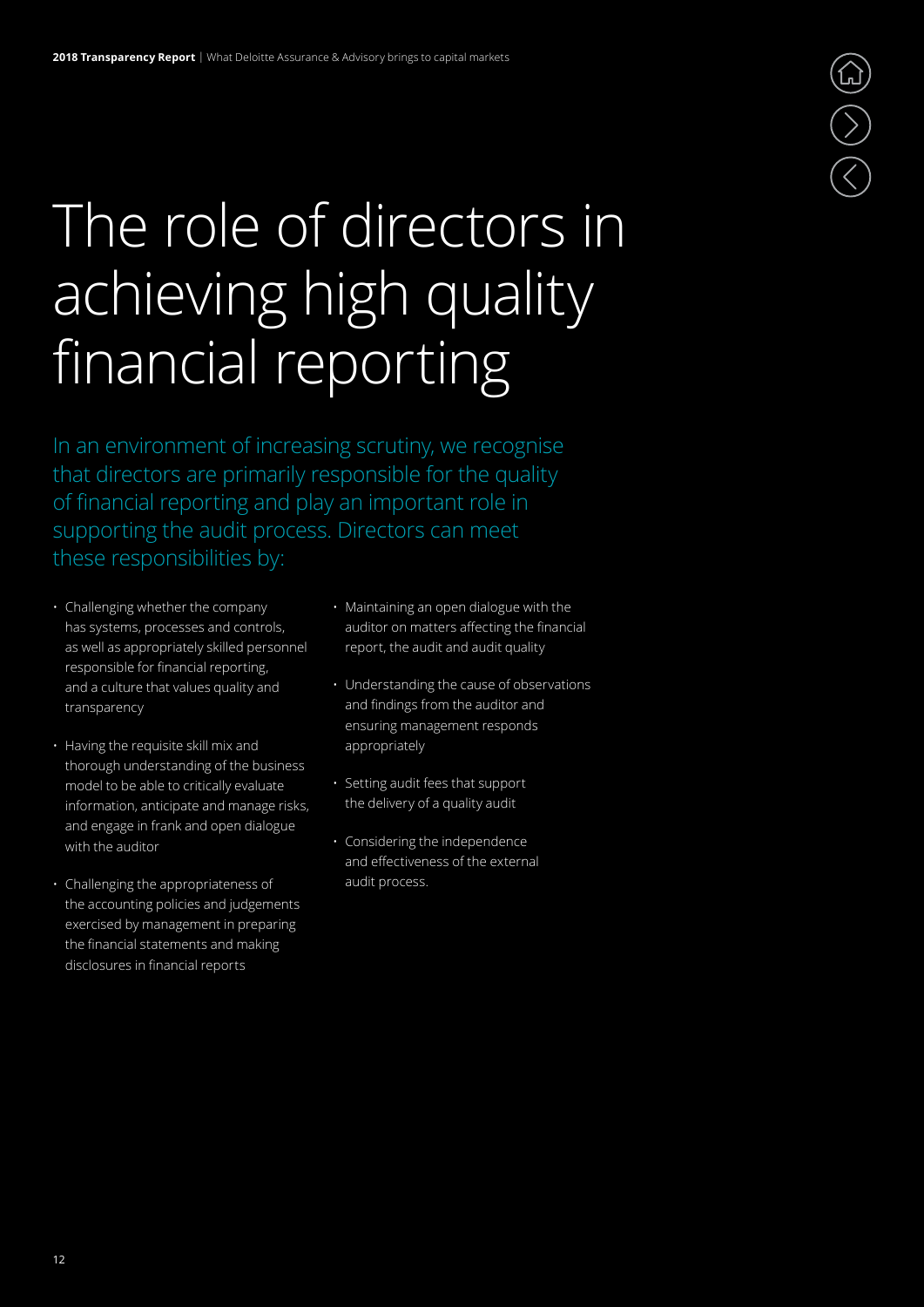

# The high quality audits we deliver

The experience of a high quality audit will provide the audit committees, investors, and other stakeholders of the companies with (but not limited to):

- •An audit report that is appropriate to the circumstances
- •Innovation in how we do the audit
- •More insights about their company than they had at the outset of the process.

Deloitte is proud of its role in supporting the capital markets, protecting investors and the public trust.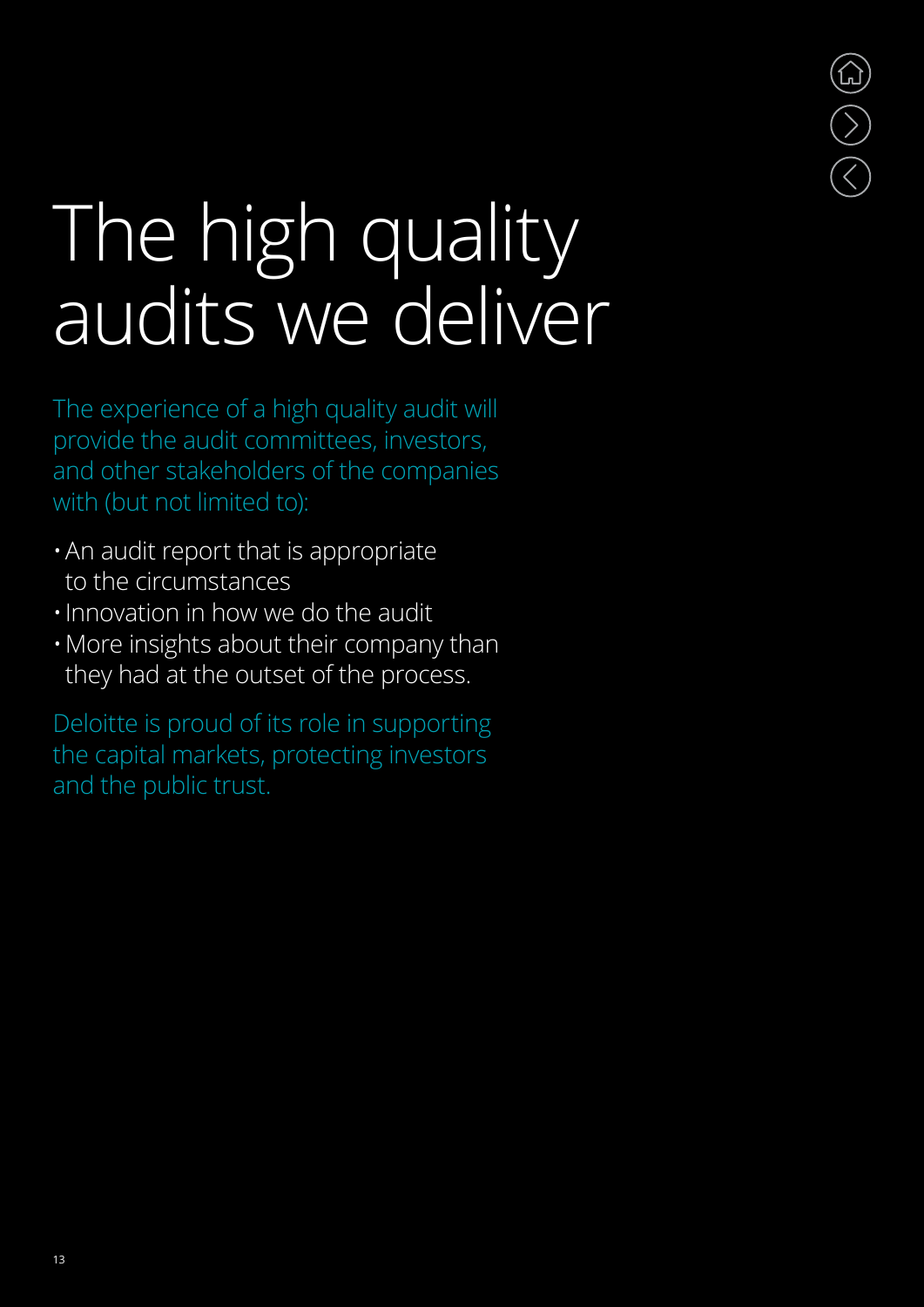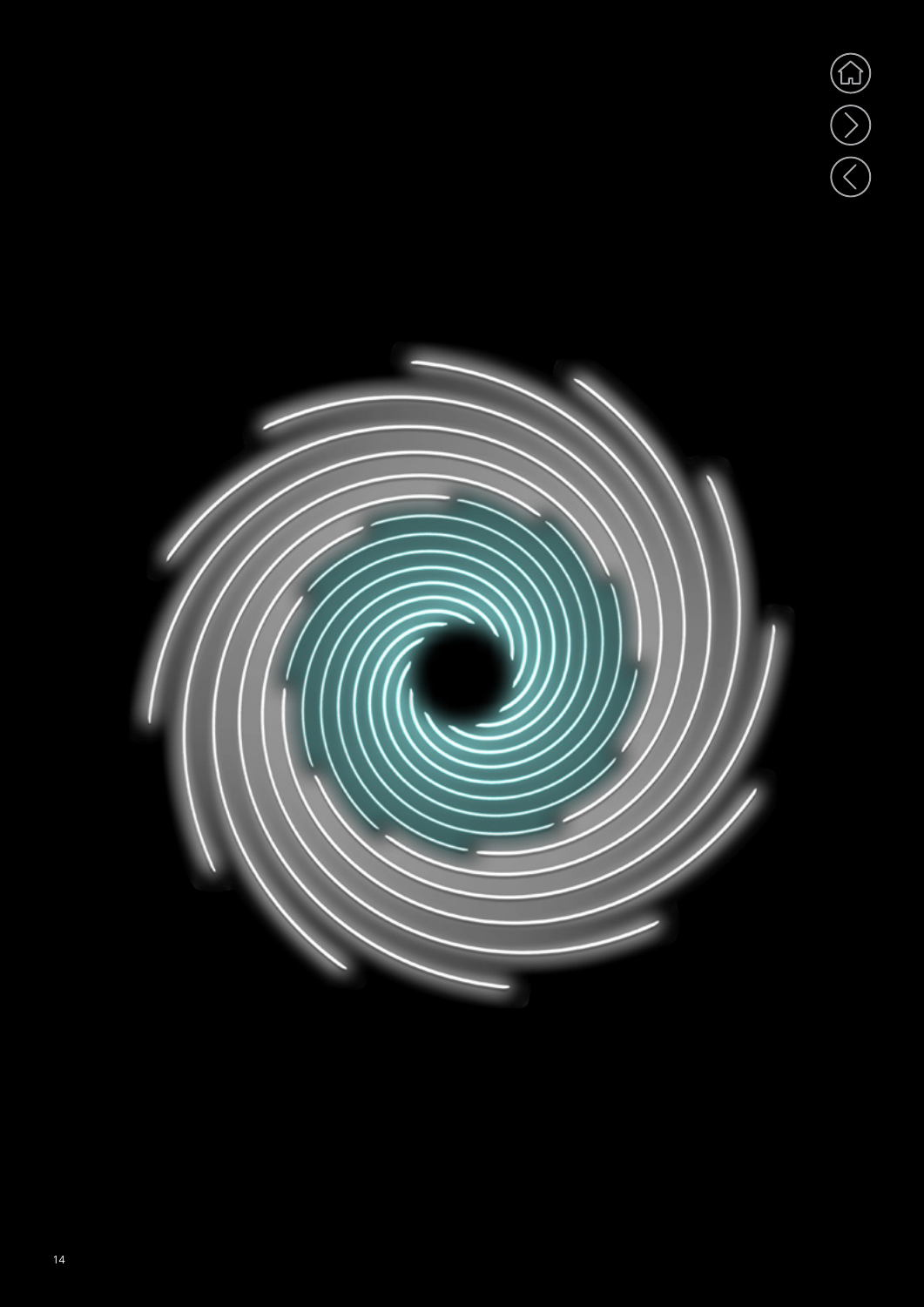### <span id="page-17-0"></span>External and internal audit quality monitoring

### **Audit Quality Monitoring & Measurement**

A continued focus on audit quality is of key importance to the Deloitte brand. It is critical that a Deloitte audit is consistently executed and of high quality, wherever in the world it is performed.

The objectives of the Global Audit Quality Monitoring & Measurement (AQMM) program are to:

- Transform the way audit quality is monitored and measured and audit deficiencies are resolved; and
- Enhance the internal system of quality control which all Deloitte network firms follow.

The AQMM program is focused on driving:

- Continuous, consistent, and robust monitoring of completed and in-flight engagements
- Fundamental understanding of deficiencies and timely execution of corrective actions by all member firms consistently
- Greater transparency and consistency in reporting key measures of audit quality.

Deloitte Australia maintains policies and procedures to promote an internal culture based on the recognition that quality is the number one priority. Deloitte Australia focuses on professional excellence as the foundation for achieving audit quality on a consistent basis.

Our risk-sensing activities include regular reviews by A&A Quality and Risk for audit engagements with an elevated risk, to ensure appropriate mitigating strategies are implemented. In addition, an annual portfolio risk review is performed.

### **Multidisciplinary model**

Audit is the foundation of the Deloitte brand. In addition to Assurance & Advisory, Deloitte Touche Tohmatsu has Consulting, Deloitte Private, Financial Advisory, Risk Advisory, and Tax practices. The diversity of six different businesses under one umbrella (multidisciplinary model) is one of the key differentiators of high-quality audits.

Among the benefits of the multidisciplinary model for audit:

- It is possible to develop industry insights through multiple lenses, which enhances auditors' understanding of business risks relevant to conducting audits
- The audit practice has immediate access to specialised resources and expertise in other business lines. It promotes audit quality because auditors can tap the expertise of advisory professionals who are skilled in subjects that often are not native to auditors
- A diverse organisation helps attract and retain premier talent
- Intellectual capital is available within the network to innovate audit processes and technologies.

Negative quality events have the potential to impact the Deloitte brand as a whole. As such, each non-audit Deloitte business has a shared and vested interest in supporting audit quality initiatives.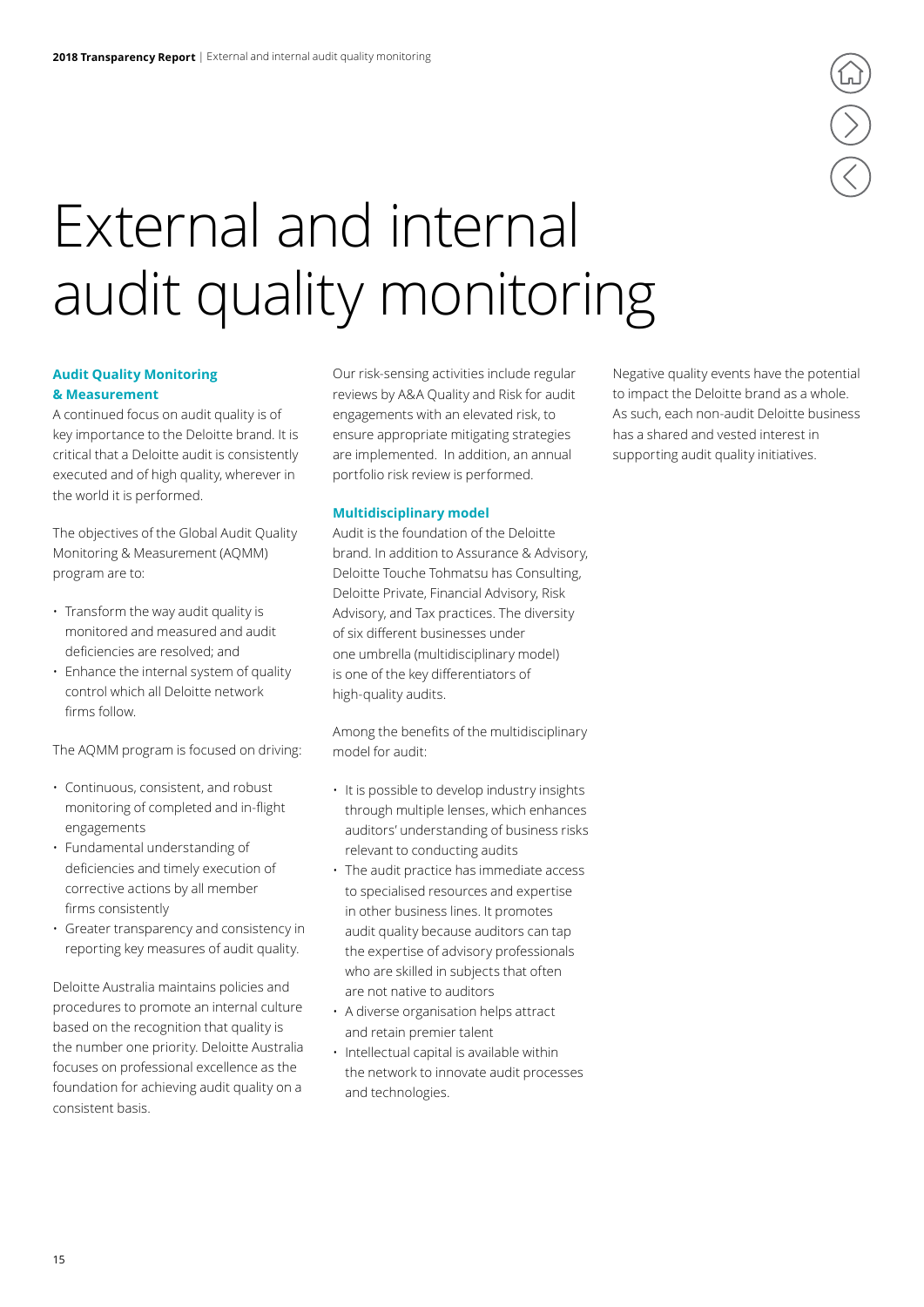

### Audit Quality Monitoring & Measurement

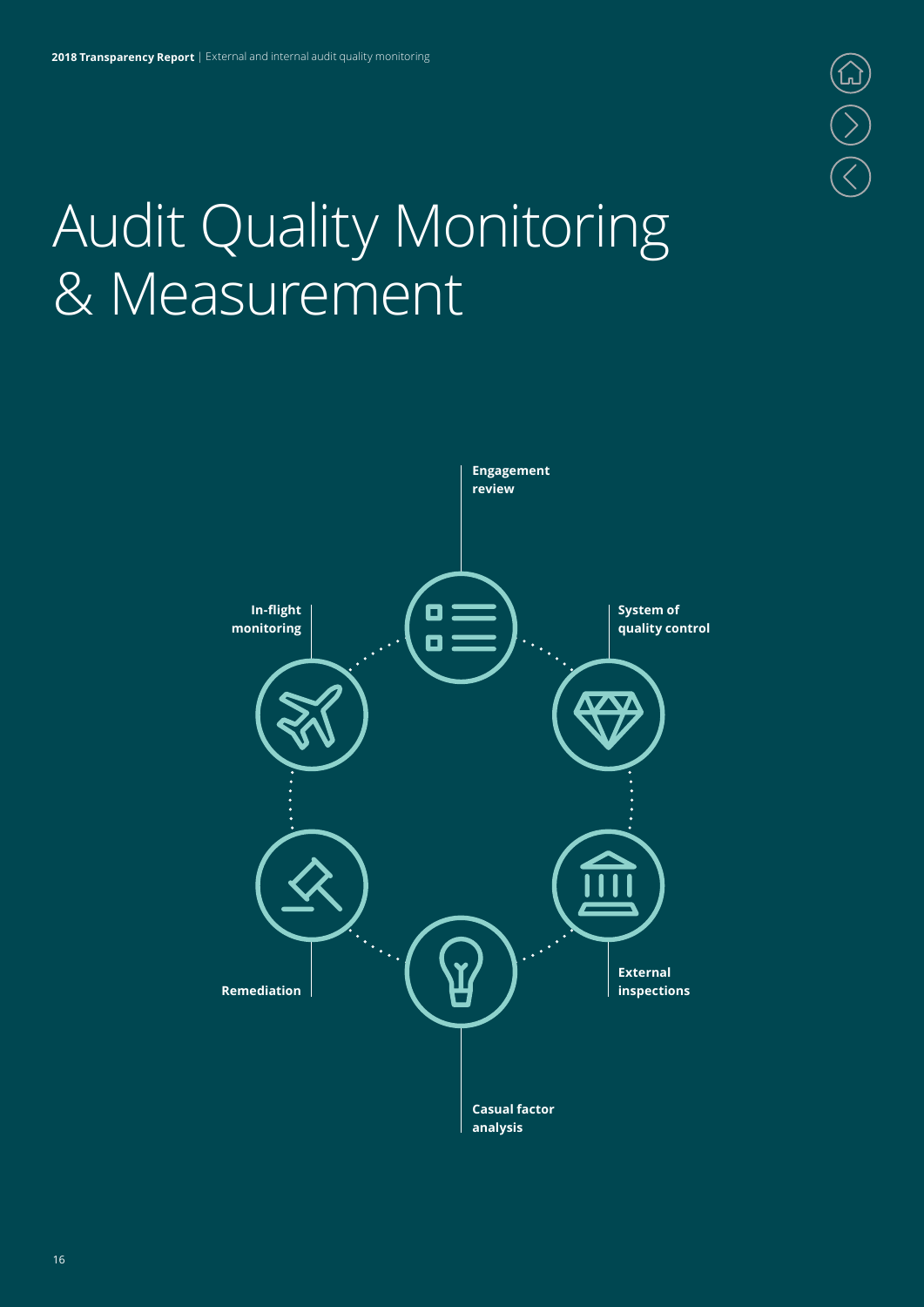

### **In-flight monitoring**

Continuous audit quality monitoring by Deloitte Australia drives a faster response to audit issues on 'in-flight' engagements, driving identification, timely solutions, and real time corrective actions achieved by:

- Deployment and monitoring of a series of core Diagnostics, enabling engagement partners and teams, as well as Deloitte Australia audit quality leaders to continuously monitor audit quality and take immediate action
- A program of subject matter specific 'health checks' to assist Deloitte Australia audit quality leaders in assessing progress and identifying potential issues on in-flight engagements
- An integrated approach to monitoring and measuring execution of the audit methodology enhancements.



### **Engagement reviews**

Key components of engagement reviews (internal practice reviews) include:

- Risk-based engagement selection and consideration of all major industries served by Deloitte Australia
- Mandatory moderation panel to drive consistency in findings and engagement ratings
- External partners and deputies who oversee practice reviews to increase global consistency
- Identifying appropriate resources (from within Deloitte Australia as well as from other Deloitte geographies) with the right experience and industry expertise, including establishing central review teams.

Every audit partner is reviewed at least once every three years. In addition, partner candidates are reviewed prior to promotion to partner. Engagement files of 48% of our audit partners were subject to review in the 2018 practice review.

The most recent practice review was completed in September 2018.



### **System of quality control (SQC)**

SQC includes numerous elements such as documenting key areas of the SQC processes and controls and performing procedures for testing the operating effectiveness of the SQC, including execution of a comprehensive SQC review program.

Used in conjunction with other metrics, Audit Quality Indicators (AQIs) further assist Deloitte Australia in developing and monitoring audit quality action plans and reporting on the progress in its audit quality journey. AQIs are integrated with ongoing AQMM activities.

In addition, proper timing and sequencing of audit activities, including timely reviews of work performed and the resolution of matters identified, are closely associated with high quality audits. Audit Quality Milestones (AQMs) are intended to drive consistency of engagement teams in project management, timing of when work is done, and necessary focus on engagement staffing, including sufficiency and expertise of assigned resources. AQMs are applicable to audits of public interest entities, and engagement teams are monitored and measured on their compliance with AQM requirements.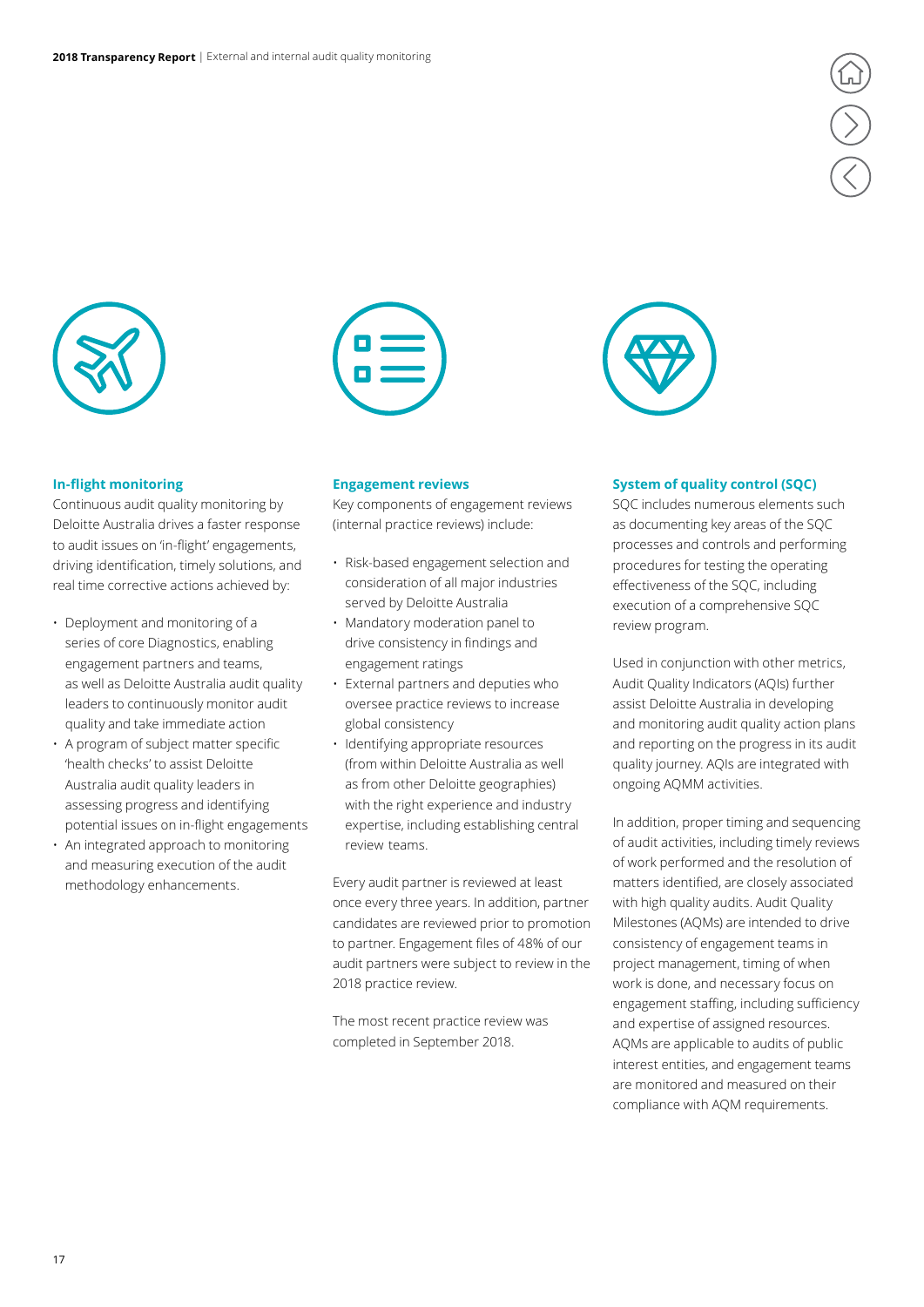

### **Causal factor analysis and remediation**

Focusing on continuous improvement is essential to driving improvements in audit quality. Understanding why audit deficiencies occur is essential to the design of effective actions to remediate findings. Further, actions are taken when audit deficiencies in the performance of an audit engagement are identified.

An Audit Quality Plan is prepared by Deloitte Australia and provides for effective implementation and monitoring of key audit quality priorities.



### **Client Service Assessment and Complaints**

Providing our clients with feedback mechanisms is part of our commitment to professional excellence.

### **Client Service Assessment Program**

Deloitte Australia is committed to providing excellent client service. An essential part of delivering, sustaining and improving our service is obtaining regular and structured feedback from our clients.

At the end of a selection of engagements, partners who are independent of the engagement and/or client relationship conduct structured face-to-face interviews with key contacts at the client organisation. The engagement team is given specific feedback from these interviews and takes action to continuously improve service delivery.

### **Complaints policy**

To allow the Firm to retain its strong reputation, we have a publicly available Complaints Handling Policy. This provides guidance on the manner in which Deloitte Australia receives and manages complaints made against the Firm, its partners and its employees. The policy is supported by a procedures manual to help staff resolve complaints in an efficient, effective and professional manner.

Our process includes appointing a Complaints Officer and designating communication channels to manage complaints. Complaints are documented and analysed by the Complaints Officer to determine if any action, including changes to the system of quality control, should be taken to address specific problems.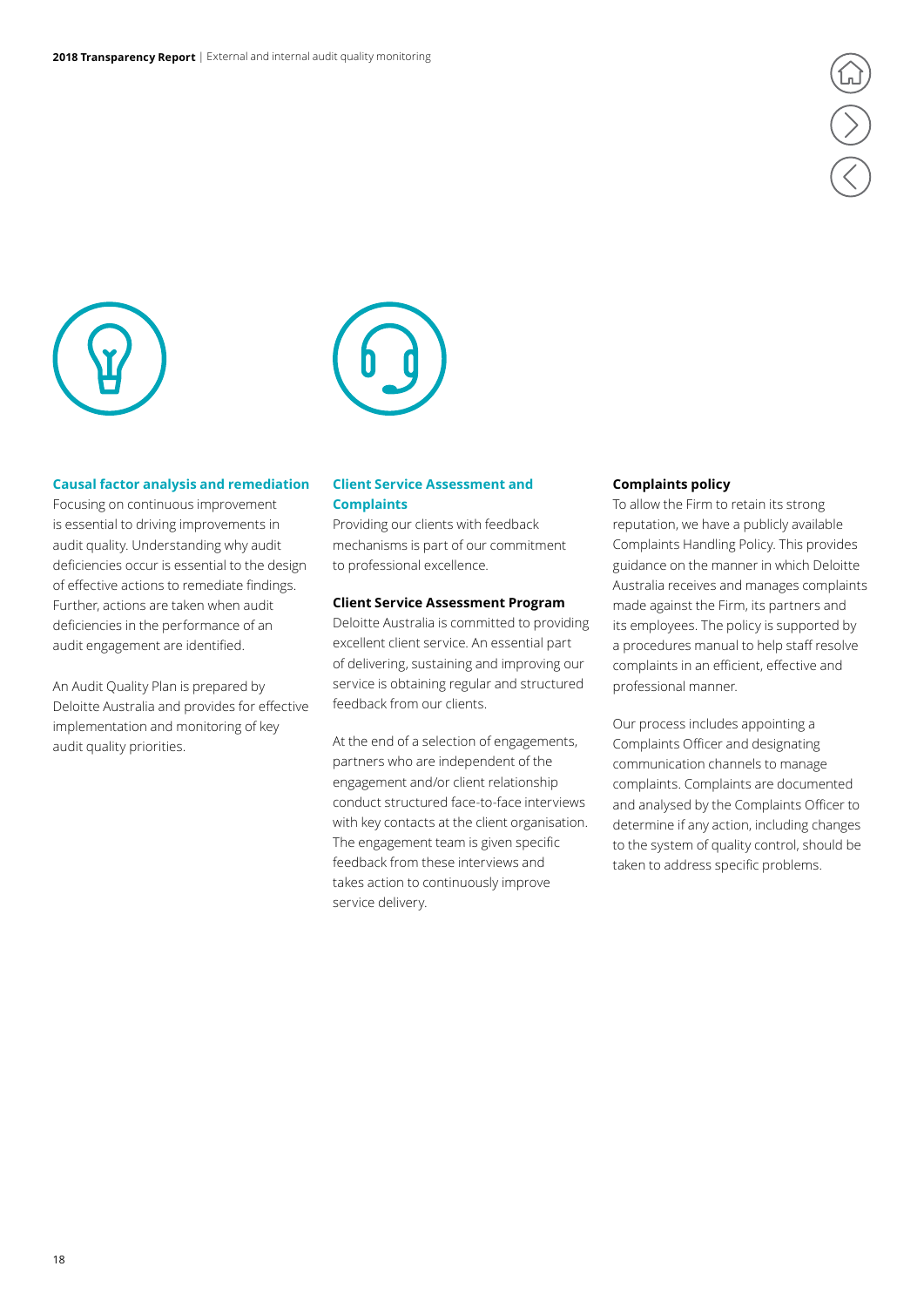# $\frac{1}{2}$



### **External inspections**

In addition to Deloitte Australia's own monitoring of audit quality, we are subject to external reviews by regulators. We recognise the important role of regulators and we share a common goal of achieving high-quality financial reporting.

### **Australian Securities & Investment Commission (ASIC)**

ASIC has responsibility for oversight of auditors in Australia, including Deloitte. ASIC monitors compliance with the requirements of the Corporations Act as it relates to auditor independence and audit quality. ASIC introduced a continuous inspection process for the largest firms in 2014. Deloitte has been subject to ongoing engagement file reviews throughout the Transparency Reporting Year.

ASIC reports inspection findings in a private report to each individual firm. Periodically, ASIC publicly reports on its audit inspection program, summarising the scope and overall findings of inspections (see www.asic.gov.au for the report on the 2015-16 audit inspection program issued on 29 June 2017).

Matters raised by ASIC both in our private report and the public report are analysed to determine root causes and develop strategies to rectify problems and improve processes. Where we deem it necessary, we remediate our audit engagement file for ASIC observations.

### **Chartered Accountants Australia and New Zealand (CAANZ)**

CAANZ has a Quality Review Program to monitor whether its members have qualitycontrol policies and procedures in place to comply with professional standards and legal requirements.

The most recent review of Deloitte involved using an online quantitative audit quality survey to assess partner and staff perceptions of our commitment to audit quality. The survey was conducted in the year to 30 June 2012.

Each year, CAANZ summarises its overall findings in a public report on its Quality Review Program (see www. charteredaccountantsanz.com).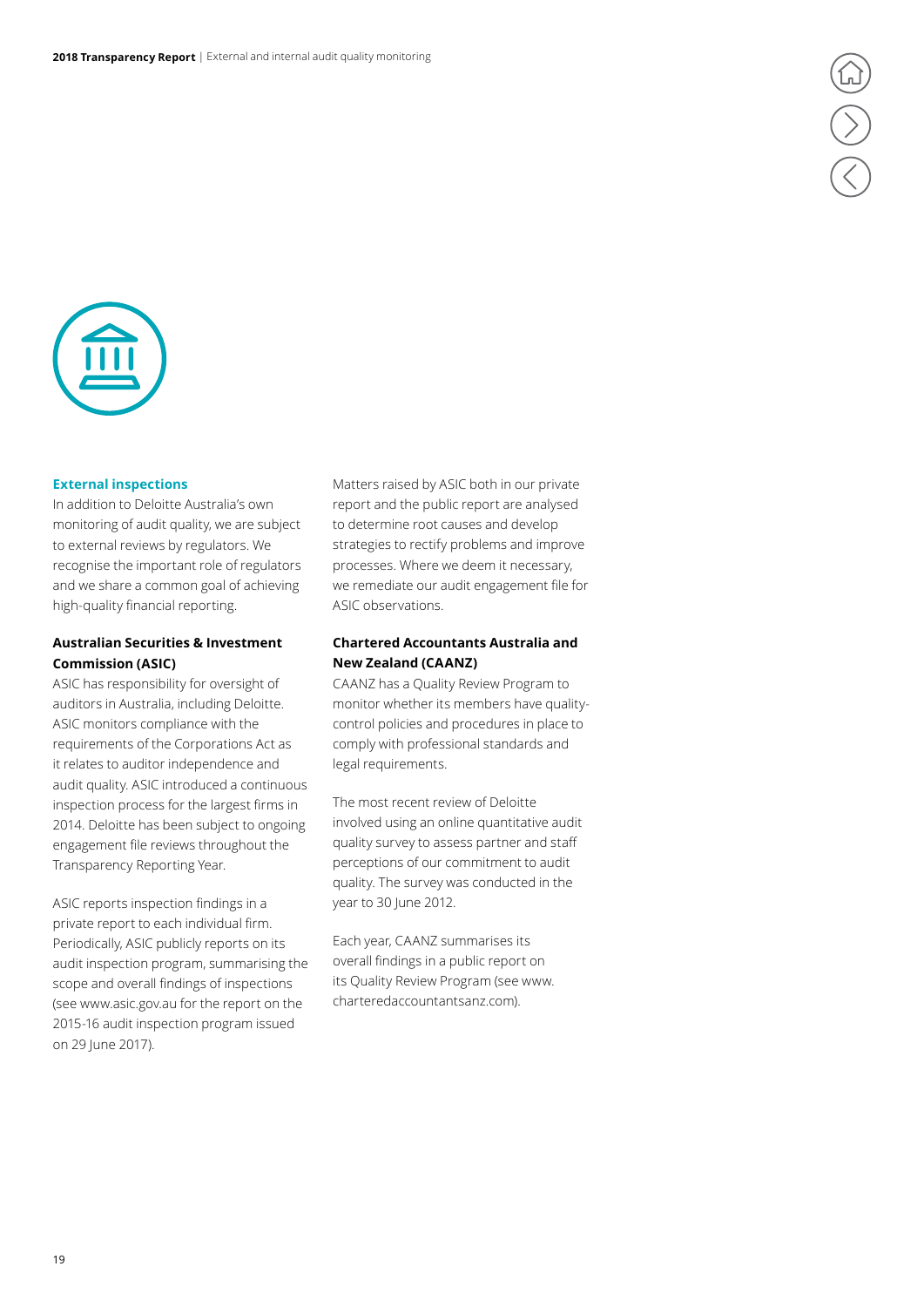### **Foreign Regulators**

As we audit entities that are publicly accountable in foreign jurisdictions, a number of foreign regulators are also authorised to inspect Deloitte as outlined below.

| <b>Regulator</b>                                                       | <b>Date and comment</b>                                                                                                                                            |
|------------------------------------------------------------------------|--------------------------------------------------------------------------------------------------------------------------------------------------------------------|
| Public Company Accounting<br>Oversight Board, United<br>States (PCAOB) | Last inspection was in November 2011. The PCAOB publishes<br>a report on its website in relation to each firm inspected<br>(see www.pcaobus.org).                  |
| <b>Financial Reporting Council</b><br>(FRC), United Kingdom            | No inspection to date. The FRC previously advised Deloitte that<br>it will not be separately inspecting Deloitte as it will rely on ASIC's<br>inspection program.  |
| Canadian Public<br>Accountability Board (CPAB)                         | No inspection to date. CPAB publishes an annual report<br>on its website in relation to its audit inspection findings<br>(see www.cpab-ccrc.ca).                   |
| Financial Markets Authority,<br>New Zealand                            | No inspection to date. Their approach to overseas auditors that<br>are already regulated in their home country is to place some<br>reliance on the home regulator. |

### Statement on the effectiveness of the functioning of the internal quality control system

We confirm that we are satisfied that our internal quality controls and systems are robust, operate effectively, and allow us to readily identify any areas of potential enhancement. We continually seek to refine all aspects of our business and we use the findings of the practice review, other internal reviews and external regulatory reviews to enhance our system of quality control.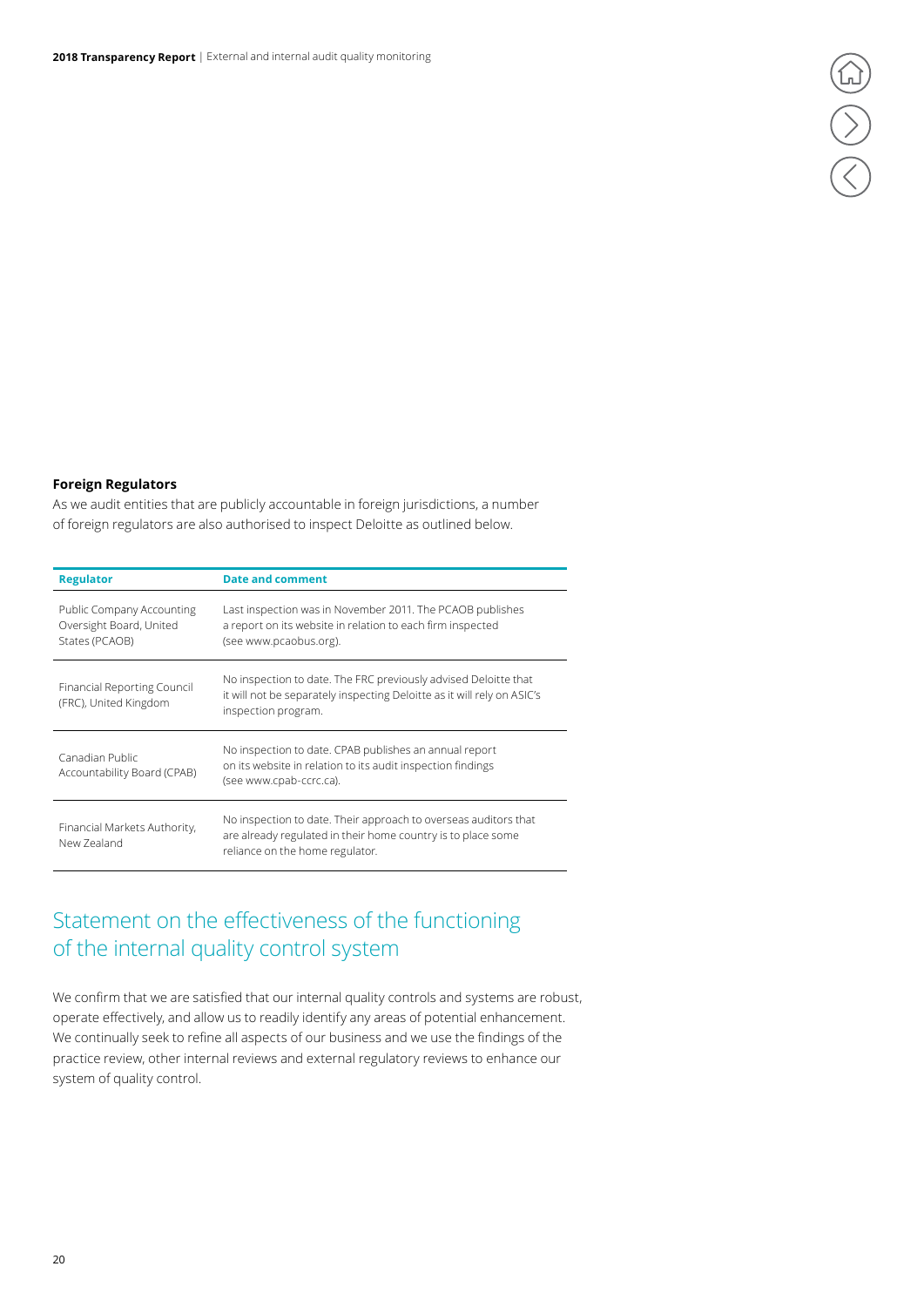

# The organisational capabilities we build

Deloitte's culture and the design of our learning programs place our people at the forefront. Deloitte professionals are technically proficient with a high level of ethics, integrity, professional skepticism, and objectivity, and are continuously enhancing all elements.

In addition, operational discipline, effective management of our business, and the development of a singular approach to doing audits provide the foundation for our commitment to bring consistency to our audits.

We are driving a sustainable assurance and advisory business that compensates its people fairly and funds ongoing investment in our business.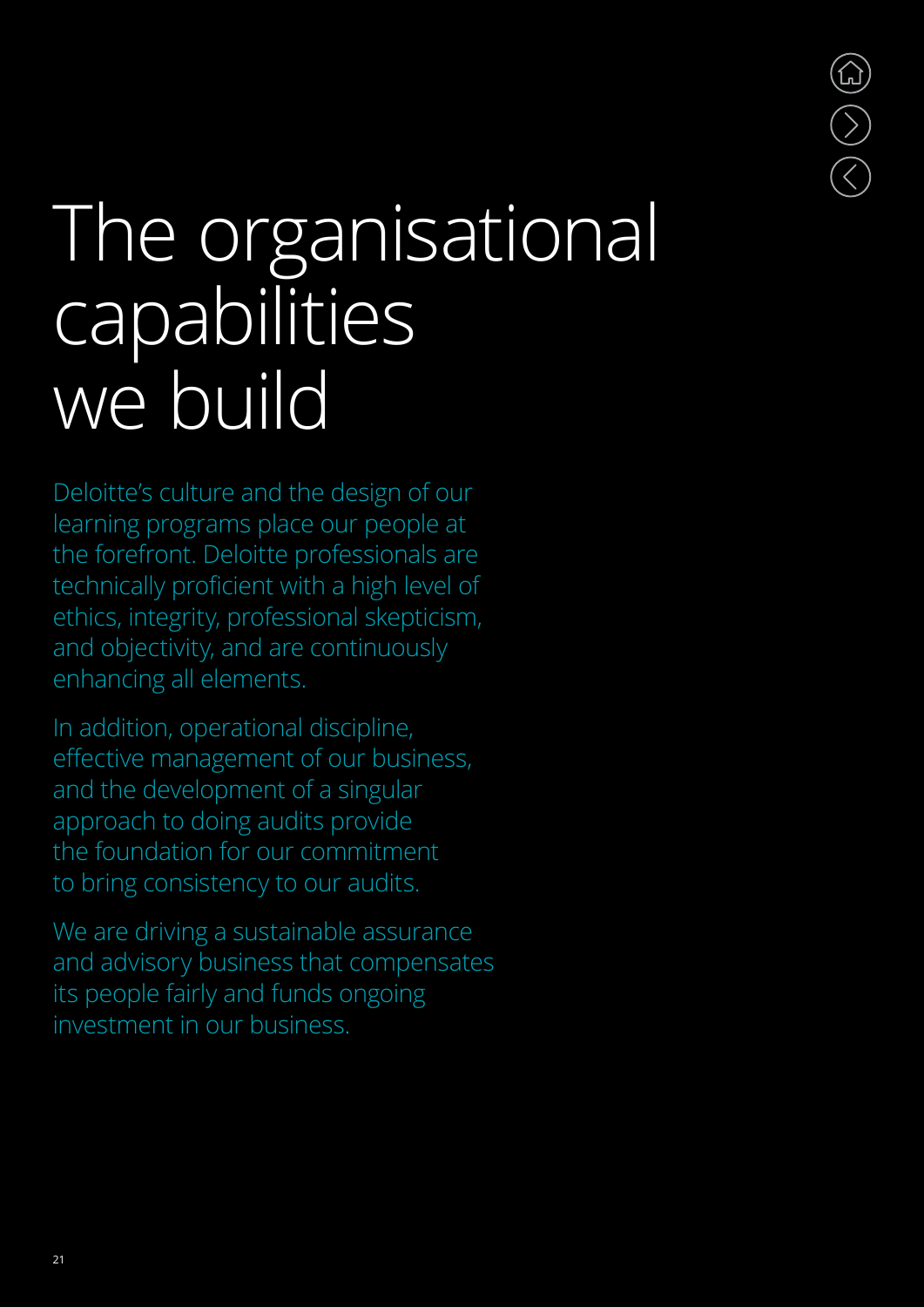

 $\textcircled{\footnotesize{2}} \textcircled{\footnotesize{2}}$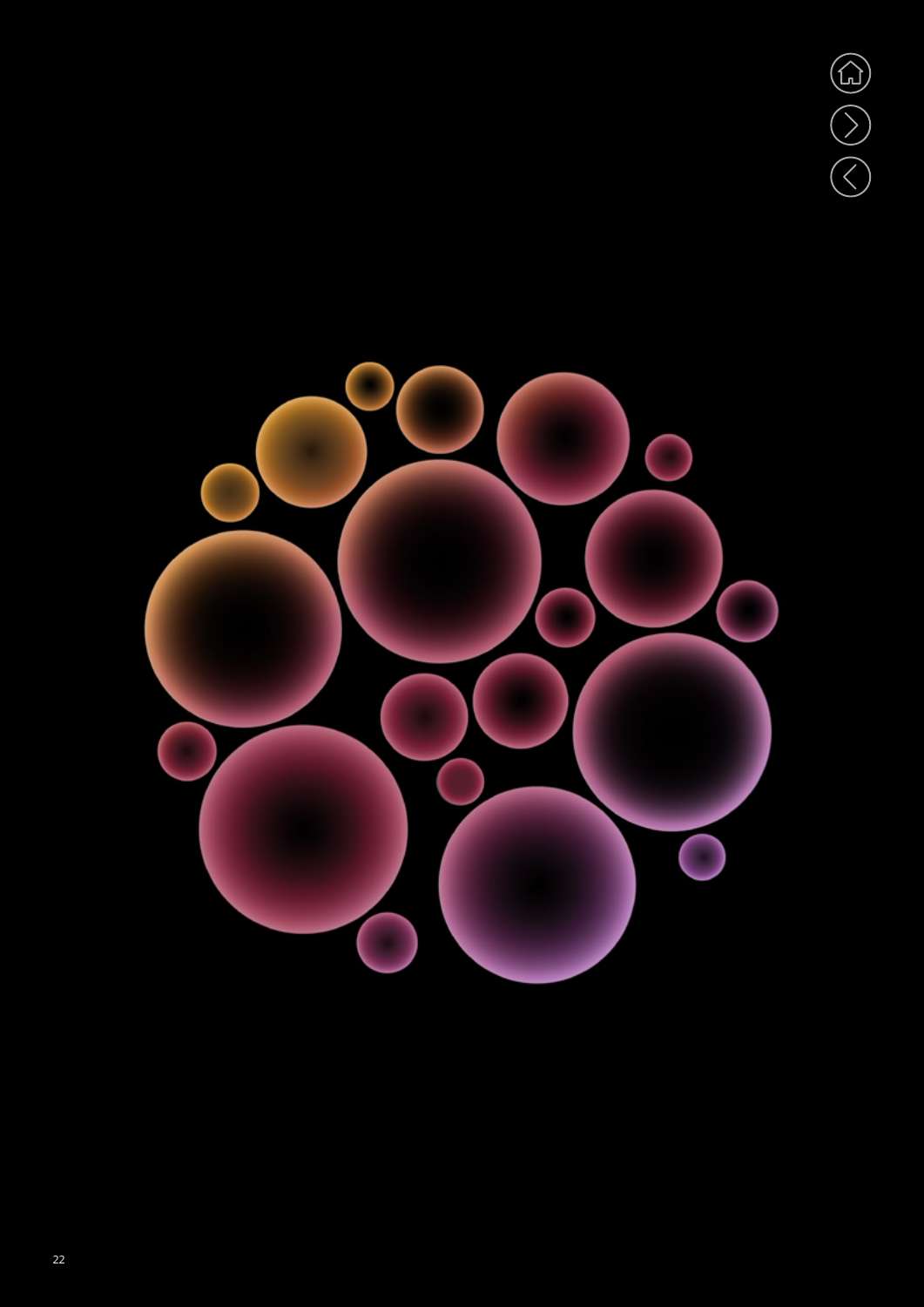### <span id="page-25-0"></span>Independence, ethics, and additional disclosures

### Deloitte Global Independence



### Sets **independence policies and**

**procedures** based upon the Code of Ethics for Professional Accountants issued by the International Ethics Standards Board for Accountants and, where applicable, the independence standards of other jurisdictions such as the US Securities and Exchange Commission and the Public Company Accounting Oversight Board. Performs full reviews of independence quality controls on a three-year cycle; annual focused reviews for the off-cycle years; and in-depth follow-up reviews as needed.



Delivers **global systems** to provide professionals with entity information to support compliance with personal and professional independence requirements, including financial interests and scope of service approvals.



Performs **on-going monitoring** activities of firms—enabling continuous enhancements to global policies, quality controls, tools, and practice support activities.



Supports **independence awareness**

across the Deloitte network through active engagement with independence and business leadership groups, periodic communications and alerts, and development of guidance, learning and instructions.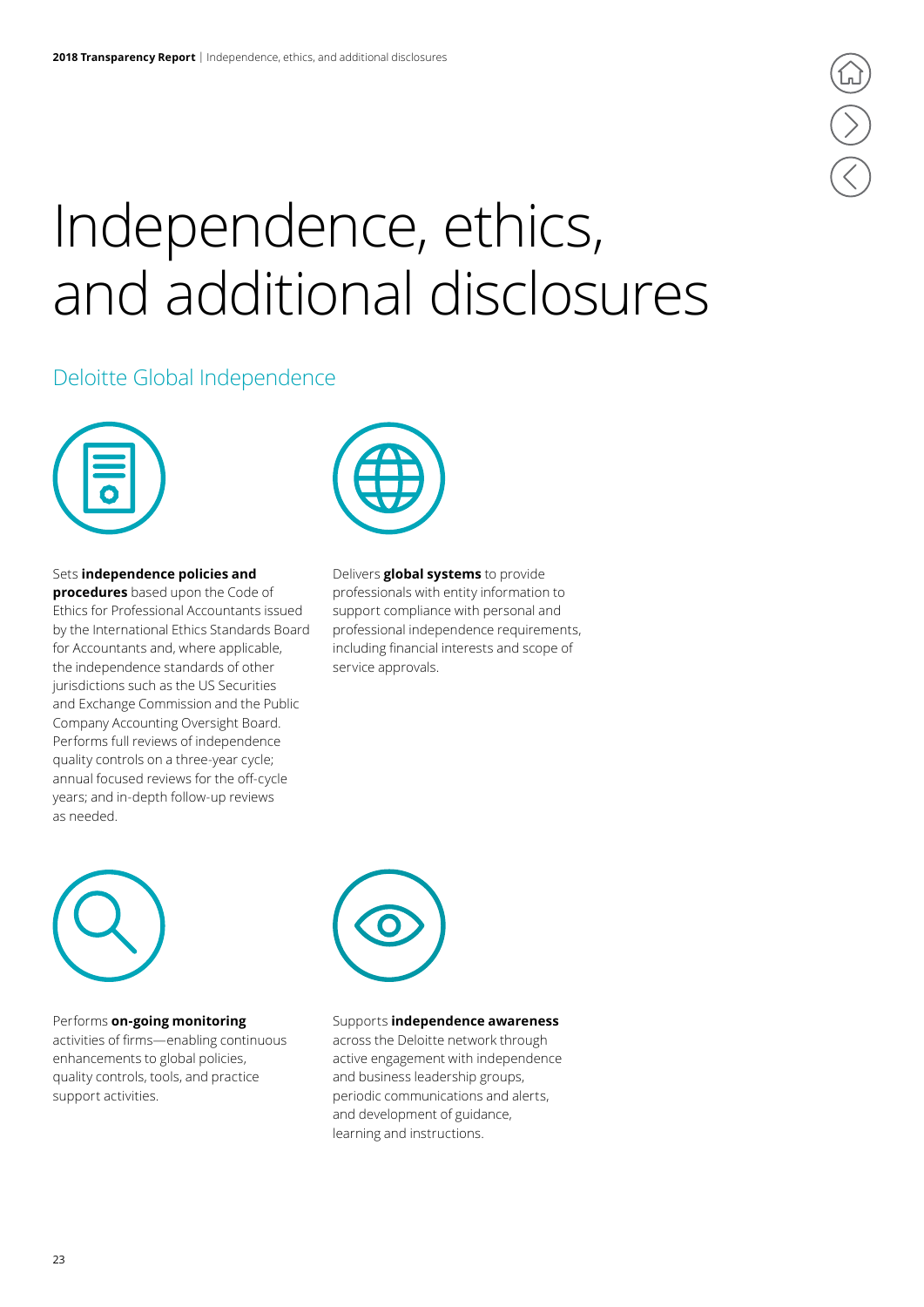### Deloitte Australia Independence

Deloitte Australia has policies and procedures designed to address compliance with applicable professional standards that relate to independence, including the auditor independence requirements of the Corporations Act. These policies and procedures are based on the Deloitte Global Independence policy, and are supplemented, as appropriate, to reflect additional Australian requirements that may be more restrictive than Deloitte Global policies.

Deloitte Australia leadership reinforces the importance of compliance with independence and related quality control standards, thereby setting the appropriate tone at the top and instilling its importance into the professional values and culture of Deloitte Australia. Strategies and procedures to communicate the importance of independence to partners, other professionals and support staff have been adopted, emphasising each individual's responsibility to understand and meet the independence requirements.

The key elements of the system of quality control that Deloitte Australia implemented in accordance with global policies include the following:

- Engagement acceptance and monitoring
- Monitoring of rotation requirements
- Business relationship assessments and monitoring
- Use of independence business process tools, including the Deloitte Entity Search and Compliance (DESC) system, the Global Independence Monitoring System (GIMS), annual independence confirmations, automated audit engagement specific independence confirmations, and consultation procedures, to monitor compliance with independence requirements
- Procedures to identify and analyse non-compliance with independence requirements and apply related disciplinary measures and actions
- Independence-related learning and communications, including the launch of a firm-wide Independence Week
- Assignment of responsibility for independence systems and controls
- An internal review of independence compliance, including testing the accuracy and completeness of independence confirmations and the financial information within GIMS, is conducted annually. During 2017, 38% of partners were selected for independence compliance testing.



### **DESC Deloitte Entity Search and Compliance**

Global, searchable database containing specific entity information relevant in determining personal and professional independence restrictions. DESC includes all Deloitte network clients and their affiliates that are listed companies and other public interest entities.



### **GIMS**

### **Global Independence Monitoring System**

Application that contains financial relationship data with relevant independence compliance indicators. All Deloitte Australia partners and management-level client service professions are required to record and update their investments and those of their immediate family members in their individual accounts in GIMS. Partners are additionally supported in maintaining their GIMS accounts through automated data feeds from brokers and a central GIMS team available to pre-clear and record trades.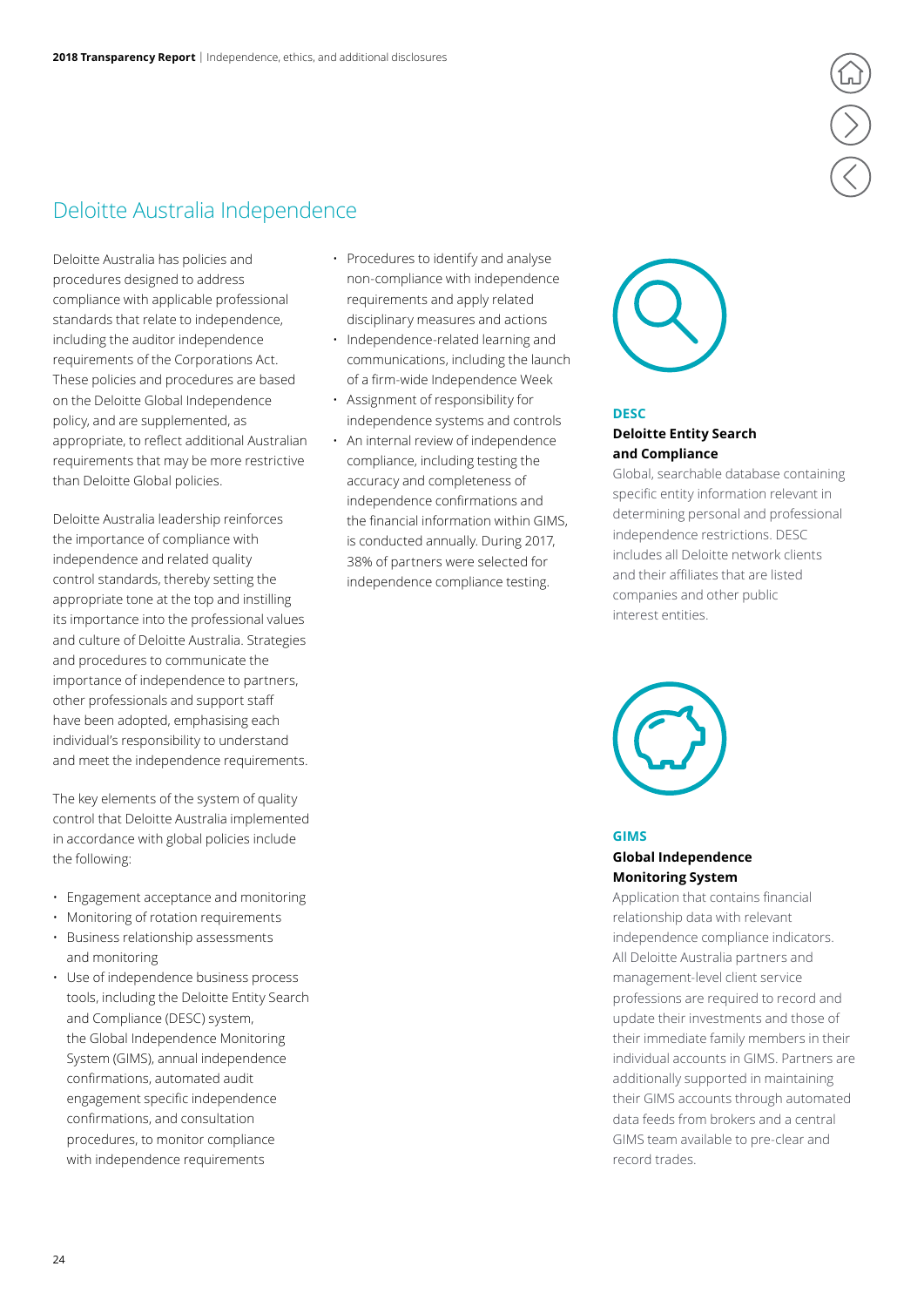### **Rotation of key audit partners and professionals**

Rotation of engagement partners, EQCRs and other key audit partners helps to provide a fresh perspective and to reduce familiarity and self-interest threats to independence.

Our rotation policies require that the engagement partner and the EQCR for the audits of listed entities and APRA-regulated entities are rotated after five consecutive years of service. For other key audit partners involved in the audits of listed entities and other public interest entities, the rotation requirement is seven years. Following rotation, these audit partners are not permitted to be involved in the audit engagement for a period of two, three or five years, depending on their role.

Deloitte maintains a database that tracks the number of years of audit partner involvement to facilitate succession planning and monitor compliance with rotation requirements.

### **Ethics**

Deloitte Australia maintains policies and procedures that are designed to provide reasonable assurance that its professionals comply with relevant ethical requirements.

The ethical requirements for audit and related assurance services provided by Deloitte Australia are in accordance with APES 110 Code of Ethics for Professional Accountants issued by the Accounting

Professional & Ethical Standards Board. Deloitte Australia also complies with Deloitte Global policies and procedures, which align with the requirements and guidance set out in the Code of Ethics for Professional Accountants (the Code) issued by the International Ethics Standards Board for Accountants, a standard-setting body of the International Federation of Accountants (IFAC).

Deloitte Australia has appointed an Ethics Officer who is an experienced partner with direct access to the CEO and the Board. In addition, Deloitte Australia has developed and implemented its own code of conduct, which incorporates the Deloitte Global Principles of Business Conduct and describes critical professional behavior that reflects local customs, regulations, and legal requirements.

Deloitte Australia provides communication channels through which partners, other professionals and support staff can consult on and report ethical issues and situations. Deloitte Australia reinforces its commitment to ethics and integrity through communication tools, learning programs, compliance processes, and measurement systems. In addition, Deloitte Australia requires all partners, other professionals and support staff to confirm annually that they read and comprehend the code of conduct, and understand that it is their responsibility to comply with it.

### **Privacy and confidentiality**

Maintaining privacy and client confidentiality is of the utmost importance to Deloitte. The Deloitte Policy Manual includes specific requirements in relation to client confidentiality, privacy, insider trading and information security. In addition, access to individual client Magnia files is restricted to engagement team members.

Deloitte Australia maintains and regularly updates a privacy policy that sets out how we handle the personal information that we collect, both from our clients and from our staff. We have a Privacy Officer, supported by a dedicated privacy team, who work together to handle any privacy inquiries or complaints and promote privacy awareness.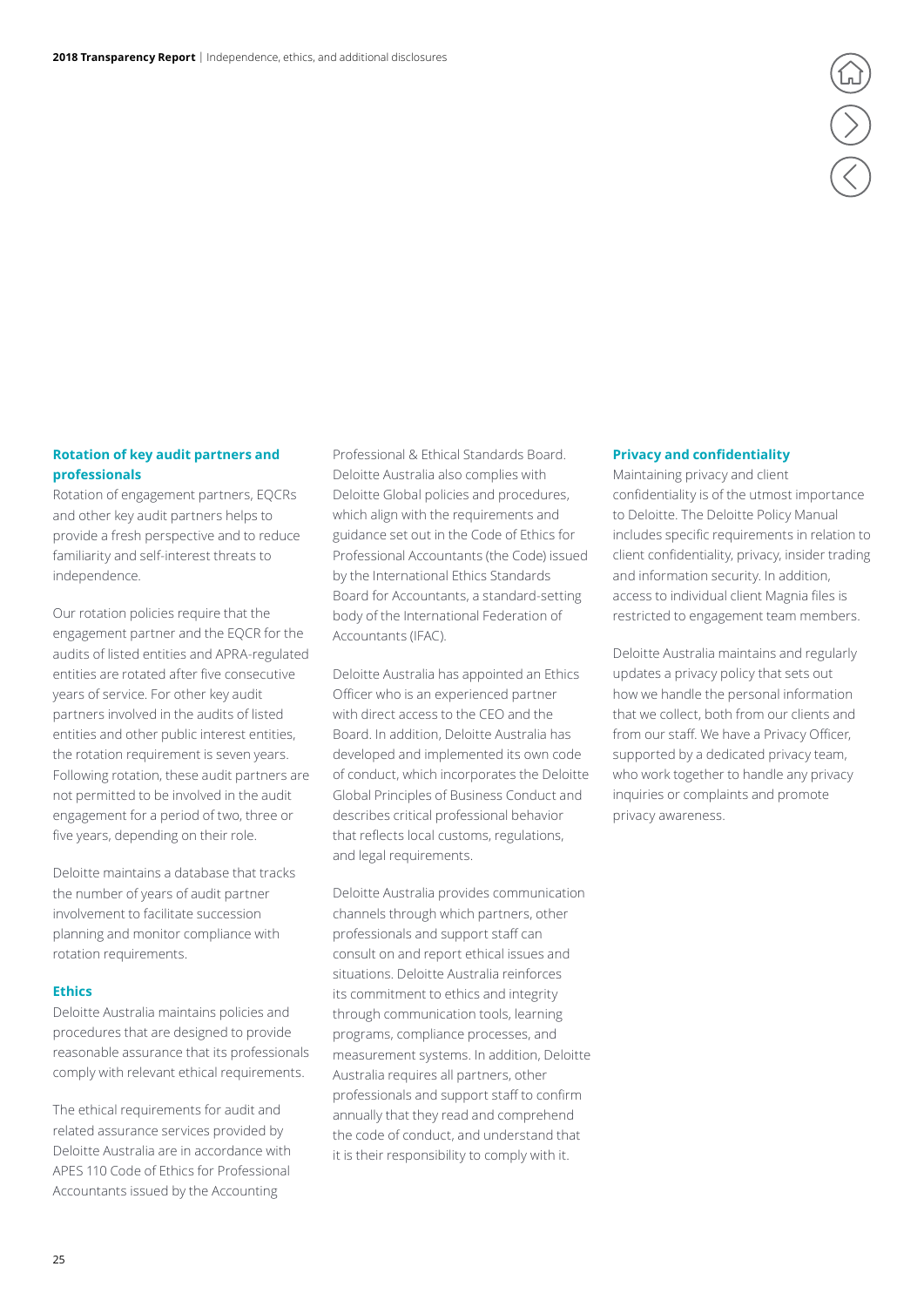## Deloitte Global Ethics and Integrity Imperative

### **Deloitte's Global Principles of Business Conduct ('Global Code')**

outlines Deloitte's ethical commitments as a network and expectations for Deloitte's approximately 264,000 people, giving a strong, principled foundation. The Deloitte Integrity Imperative amplifies the Global Code across the network by

empowering leaders to set a strong tone from the top; encouraging people to speak up when they witness anything that runs counter to the Global Code; and helping Deloitte act quickly and appropriately in the face of misconduct.

The Deloitte Global Ethics team and member firm ethics officers work closely with senior Deloitte leaders to build and enhance the foundations of the network's ethics program, which is comprised of the following elements:

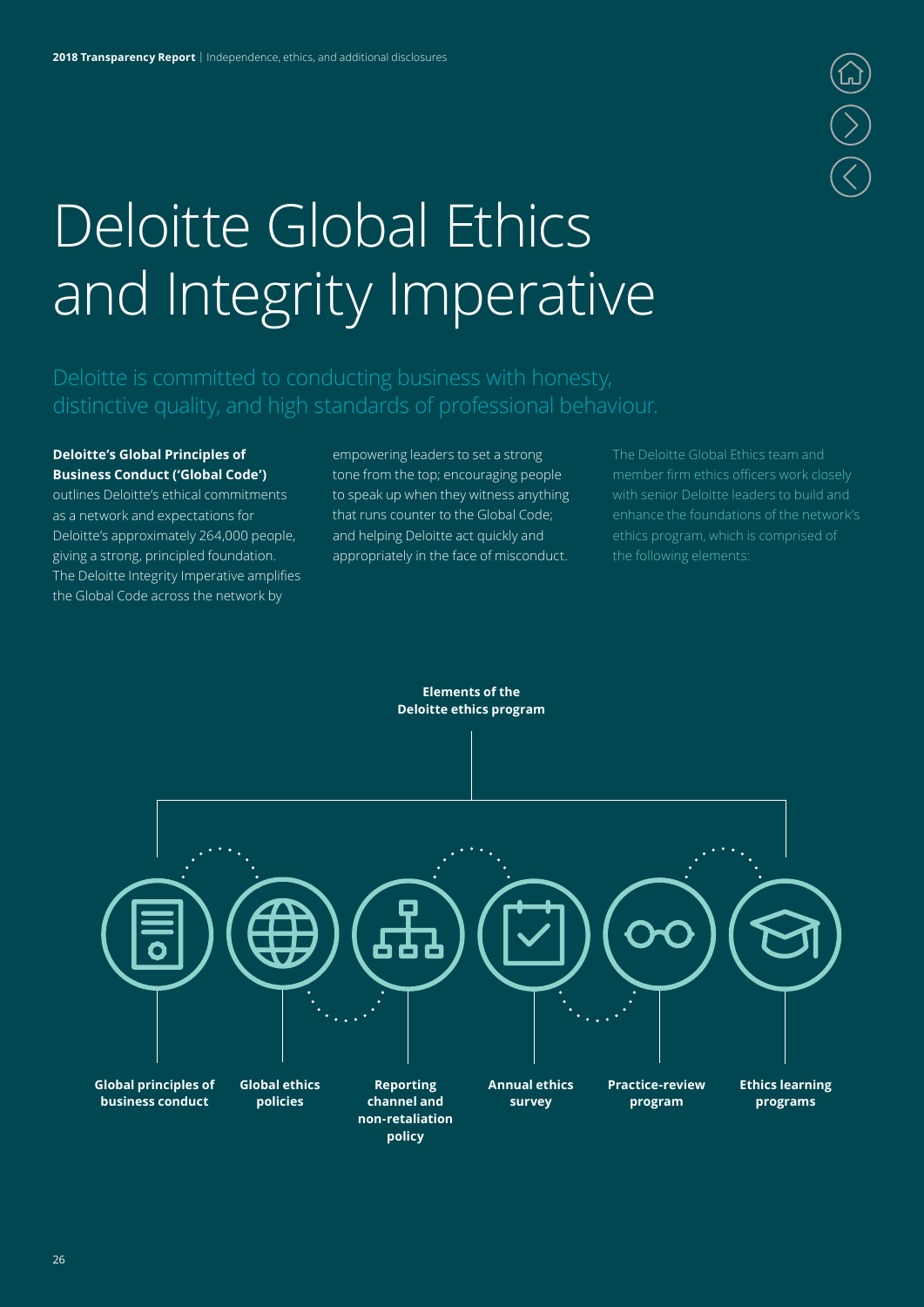# Shaping the future of the audit profession

Management teams, audit committees, investors, regulators, and standard setters all play critical roles in shaping the environment in which audits are performed. We engage with these parties, both formally and informally, to share, offer and debate ideas with the objective of ensuring the relevance of audit and assurance to the capital markets.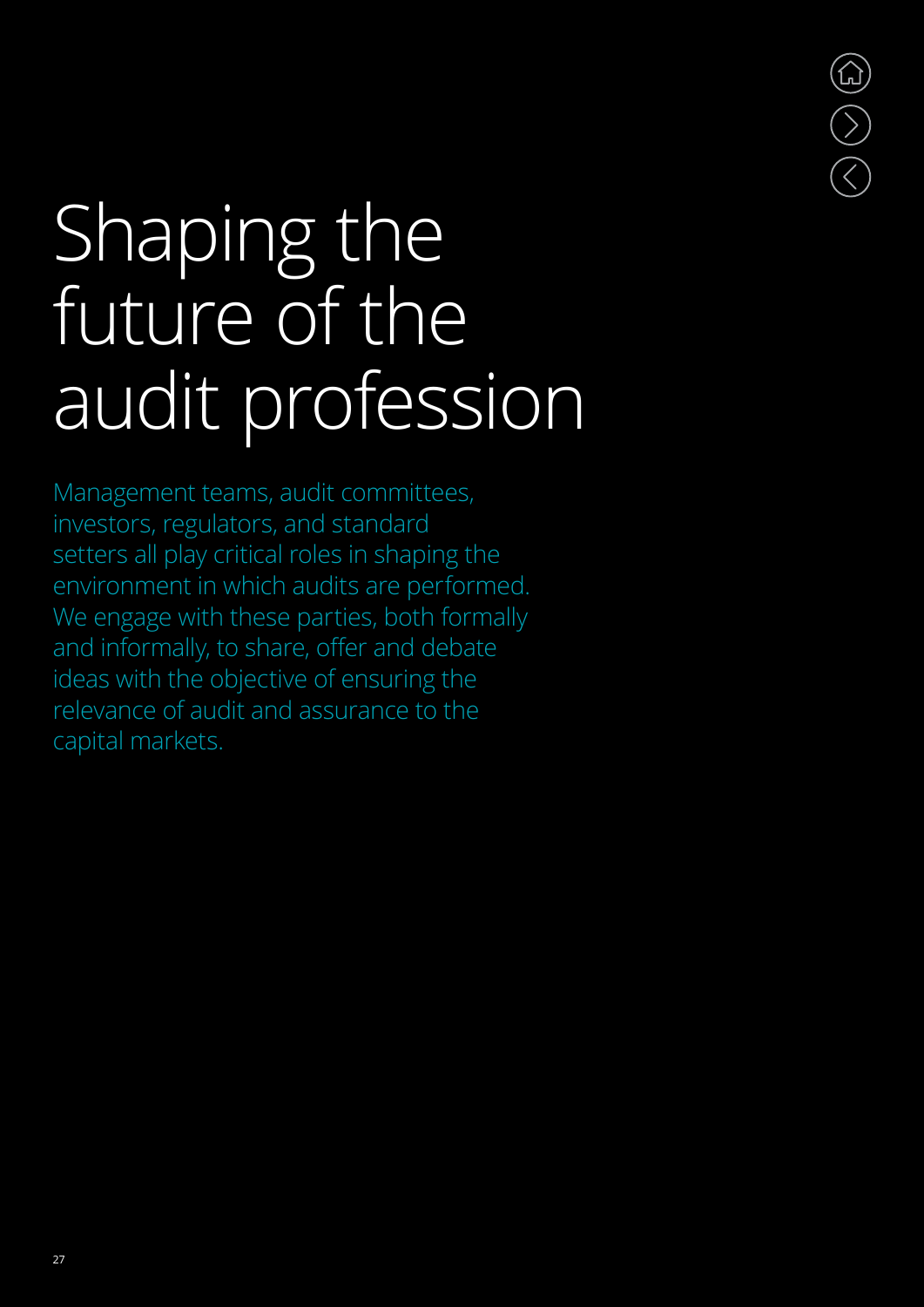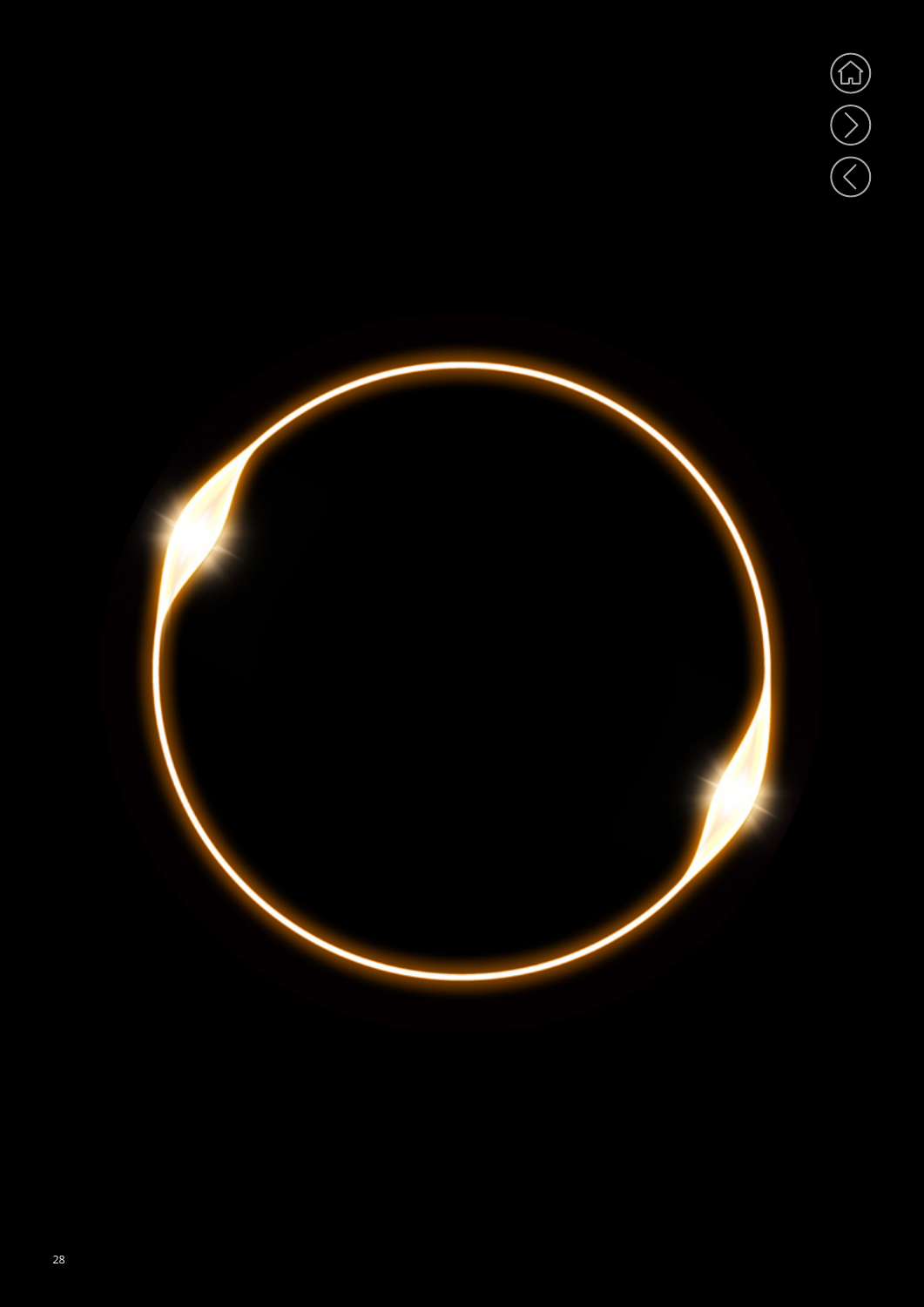

### <span id="page-31-0"></span>Appendix A: Financial information

The breakdown of the Deloitte Australia's revenue for the 12 months ended 30 June 2018 (A\$m):

| <b>Revenue</b>                              | 2018  | 2017  |
|---------------------------------------------|-------|-------|
| Audits of financial statements <sup>3</sup> | 278   | 261   |
| Non-audit services to audit clients         | 117   | 122   |
| Non-audit services to non-audit clients     | 1,635 | 1,388 |
| <b>Total</b>                                | 2,030 | 1,771 |

3 Includes revenue derived from audits of financial statements. Other related assurance services are classified as non-audit services.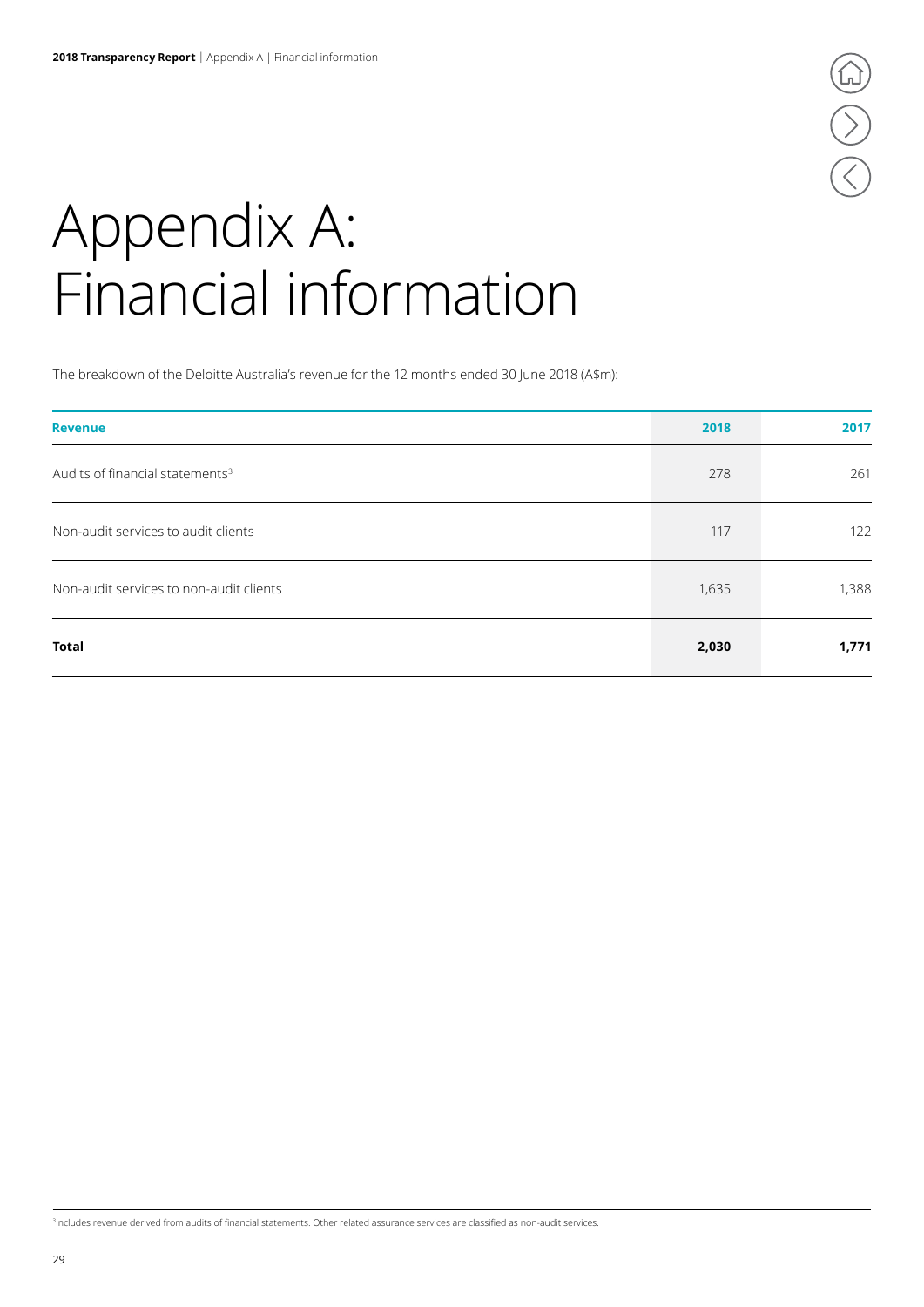### <span id="page-32-0"></span>Appendix B: Deloitte audit clients

Deloitte Australia completed statutory audits<sup>4</sup> of the following entities during the year ended 30 June 2018.

#### **Listed companies and registered schemes**

A.P. Eagers Limited Accent Group Limited Accent Resources NL AGL Energy Limited Altona Mining Limited Andromeda Metals Limited Angas Securities Limited APA Group APN Property Group Limited APN Regional Property Fund Apollo Consolidated Limited Apollo Minerals Limited APT Pipelines Limited Ariadne Australia Limited Asian Masters Fund Limited Audinate Group Limited Audio Pixels Holdings Limited Aurora Absolute Return Fund Aurora Dividend Income Trust Aurora Global Income Trust Aurora Property Buy-Write Income Trust Austal Limited Australian Finance Group Ltd Australian Masters Yield Fund No. 3 Limited Australian Masters Yield Fund No. 4 Limited Australian Masters Yield Fund No. 5 Limited Australian Vintage Ltd Auswide Bank Ltd Autosports Group Limited Baby Bunting Group Limited Bass Oil Limited Big River Industries Ltd Bingo Industries Limited Bionomics Ltd Black Rock Mining Limited Blackmores Limited Bluechiip Limited Boart Longyear Limited Boyuan Holdings Limited BSA Limited BTC Health Ltd Byron Energy Limited Capral Limited Cash Converters International Limited Centrepoint Alliance Limited CIMIC Group Limited Clarius Group Limited

Clearview Wealth Limited Concentrated Leaders Fund Limited Convenience Retail REIT (Stapled Security) Cordish Dixon Private Equity Fund I Cordish Dixon Private Equity Fund II Cordish Dixon Private Equity Fund III Crusader Resources Limited CSR Limited Domino's Pizza Enterprises Limited Duxton Broadacre Farms Limited Elanor Investors Group (Stapled Security) Elanor Retail Property Fund (Stapled Security) Electro Optic Systems Holdings Limited Elixinol Global Limited Elmo Software Limited Embelton Limited Emeco Holdings Limited EML Payments Limited Emperor Energy Limited Energy Metals Limited EQT Holdings Limited Eservglobal Limited Evans & Partners Global Distruption Fund FAR Ltd Fitzroy River Corporation Ltd Folkestone Limited Freedom Foods Group Limited Gale Pacific Limited Godfreys Group Limited Golden Rim Resources Ltd GR Engineering Services Ltd Greenland Minerals Limited Havilah Resources Limited Healthscope Limited HGL Limited Homeloans Limited HUB24 Limited IDP Education Limited IDT Australia Limited Imdex Ltd Incitec Pivot Limited Industria REIT (Stapled Security) Infomedia Ltd Invitrocue Limited IPH Limited IRESS Limited iSentia Group Limited

4 Audit means an audit conducted for the purpose of the Corporations Act and includes a half-year review of a financial report.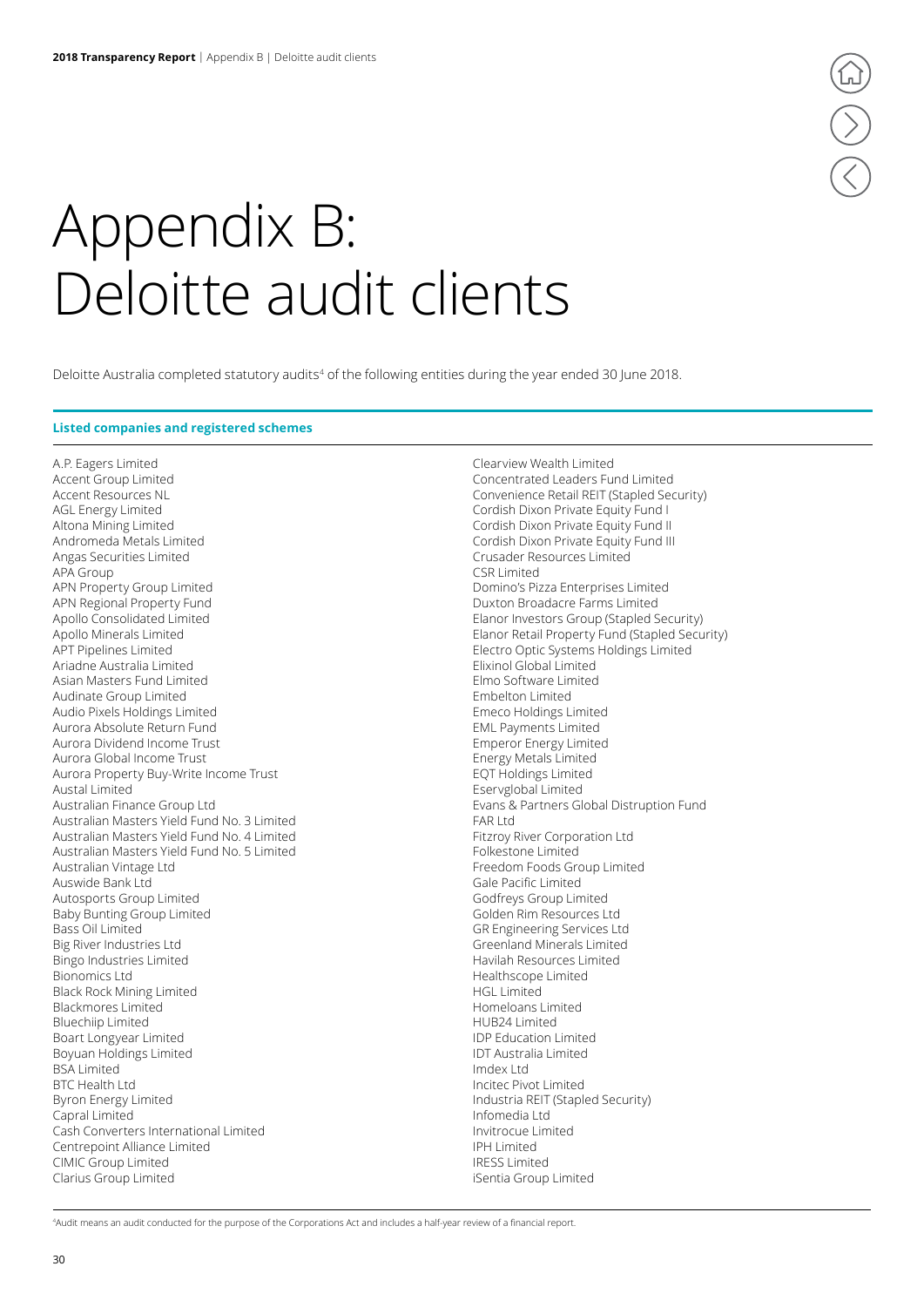#### **Listed companies and registered schemes cont.**

iShare Treasury ETF iShares Core Cash ETF iShares Core Composite Bond ETF iShares Core Global Corporate Bond iShares Core MSCI World All Cap iShares Core MSCI World All Cap ETF iShares Edge MSCI Australia Minimum Volatility ETF iShares Edge MSCI Australia Multifactor ETF iShares Edge MSCI World Minimum Volatility ETF iShares Edge MSCI World Multifactor ETF iShares Enhanced Cash ETF iShares Global 100 AUD Hedged ETF iShares Global High Yield Bond iShares Government Inflation ETF iShares J.P. Morgan USD Emerging Markets Bond iShares S&P 500 Hedged ETF iShares S&P/ASX 20 ETF iShares S&P/ASX 200 ETF iShares S&P/ASX Dividend Opportunities ETF iShares S&P/ASX Small Ordinaries ETF JB Hi-Fi Limited Kelly Partners Group Holdings Limited Keybridge Capital Limited Kore Potash Limited Longtable Group Limited Mareterram Limited Matrix Composites & Engineering Ltd MC Mining Limited Medical Developments International Limited Megaport Limited Mineral Deposits Limited MMA Offshore Limited Moelis Australia Limited Mortgage Choice Limited Multiplex SITES Trust Murray River Organics Limited NAOS Absolute Opportunities Company Ltd NAOS Emerging Opportunities Company Limited Navitas Limited Neometals Ltd Netwealth Group Limited New Energy Solar Limited New Hope Corporation Limited Northern Star Resources Ltd NRW Holdings Limited Odyssey Energy Limited Onevue Holdings Limited Opthea Limited OreCorp Limited P2P Transport Limited Pacific Current Group Limited Paringa Resources Limited

Pental Limited Pepper Group Limited Piedmont Lithium Ltd Pioneer Resources Limited PMP Limited Primary Health Care Limited QANTM Intellectual Property Limited RCR Tomlinson Ltd Reckon Limited Regional Express Holdings Limited Resource Generation Limited Respiri Limited RoyalCo Resources Ltd Saunders International Limited Scottish Pacific Group Limited SDI Limited Seafarms Group Limited Servcorp Limited Seven Group Holdings Limited Seymour Whyte Limited Shopping Centres Australasia Property Group Shriro Holdings Limited Sigma Healthcare Limited Simble Solutions Limited Simonds Group Limited SIMS Metal Management Limited SIV Asset Management Limited SMS Management & Technology Limited Sovereign Metals Limited Spark Infrastructure Group (Stapled Security) Specialty Fashion Group Limited Stellar Resources Limited Stone Resources Australia Limited Stonewall Resources Limited Strike Energy Limited Sundance Energy Australia Limited Sundance Resources Limited Superloop Limited Tag Pacific Limited Tap Oil Limited Tassal Group Limited The PAS Group Limited Tigers Realm Coal Limited Trimantium GrowthOps Limited US Masters Residential Property Fund Vocus Group Limited Webjet Limited Webster Limited Woolworths Group Limited WPP AUNZ Ltd Yowie Group Ltd Zip Co Limited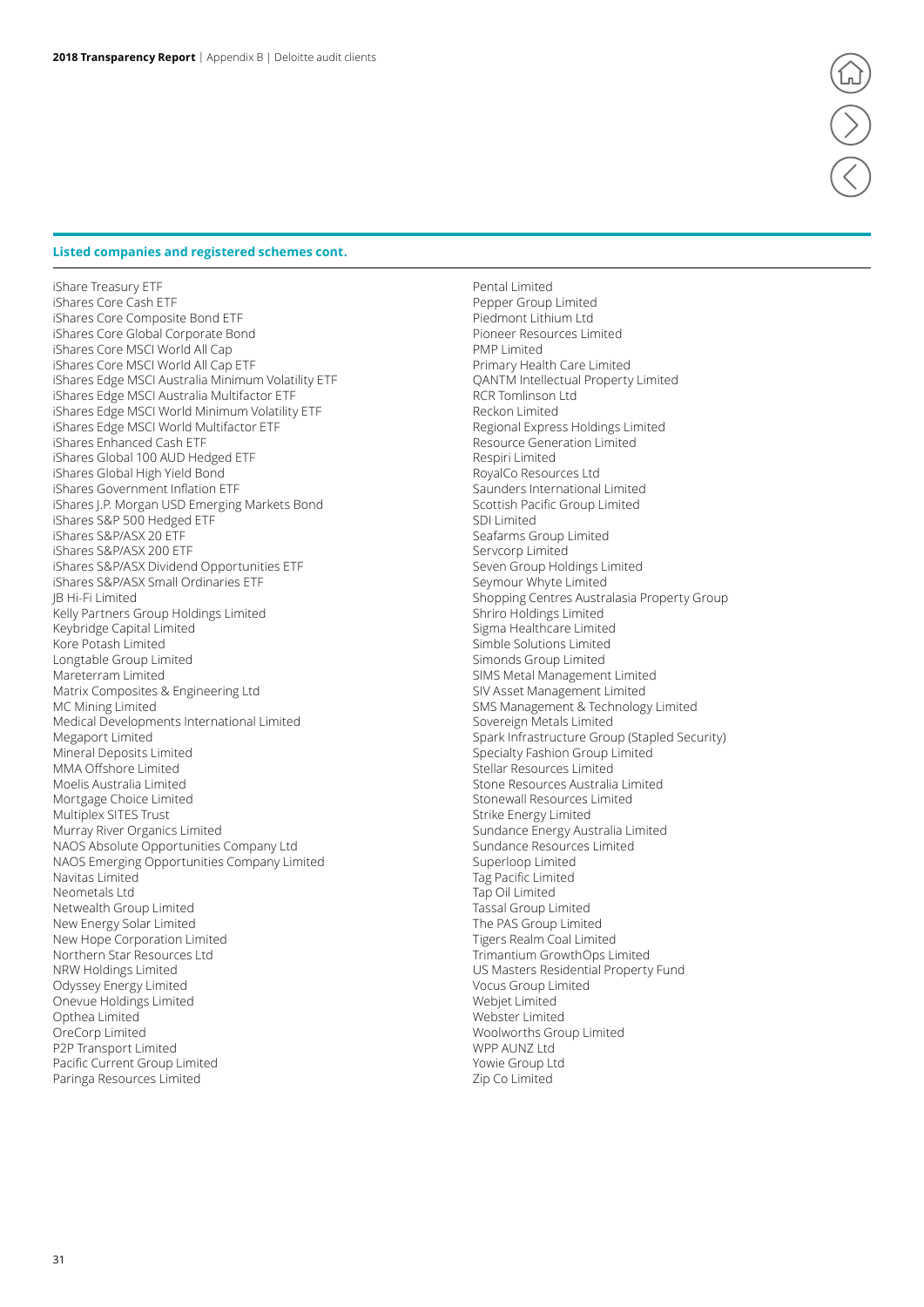### **Authorised deposit-taking institutions (ADIs)**

Arab Bank Australia Limited Auswide Bank Ltd Bank of Baroda Bank of Sydney Ltd BNP Paribas BNP Paribus Security Services

Cuscal Limited Defence Bank Limited Mega International Commercial Bank Co., Ltd Members Equity Bank Limited Police Credit Union Limited The Bank of Tokyo-Mitsubishi UFJ, Ltd

### **General insurance and life insurance entities regulated by APRA5**

Ansvar Insurance Limited AssetInsure Pty Limited AssetInsure Holdings Pty Limited Atradius Credito Y Caucion S.A. De Seguros Y Reaseguros Australian Scholarships Group Friendly Society Limited Berkshire Hathaway Speciality Insurance Company ClearView Life Assurance Limited Compagnie Francaise D'Assurance Pour Le Commerce Exterieur General Reinsurance Australia Ltd General Reinsurance Life Australia Ltd Hollard Holdings Australia Pty Limited

MetLife General Insurance Limited MetLife Insurance Limited NobleOak Life Limited Optus Insurance Services Pty Limited Pacific International Insurance Pty Limited Pacific Life Re (Australia) Pty Limited QInsure Limited Rapid Solutions Holdings Pty Ltd RGA Reinsurance Company of Australia Limited The Hollard Insurance Company Pty Ltd

### Contact us



**Jamie Gatt** Managing Partner Assurance and Advisory +61 2 9322 5396 jagatt@deloitte.com.au



**Gareth Bird**  Partner Assurance and Advisory Quality & Risk +61 2 9322 3434 gbird@deloitte.com.au



**Catherine Flower** Director Assurance and Advisory Quality & Risk +61 8 8407 7154 cflower@deloitte.com.au

<sup>s</sup>includes the following bodies regulated by APRA: A general insurer, authorised non-operating holding company (NOHC) or subsidiary of a general insurer or authorised NOHC<br>within the meaning of the Insurance Act 1973 and